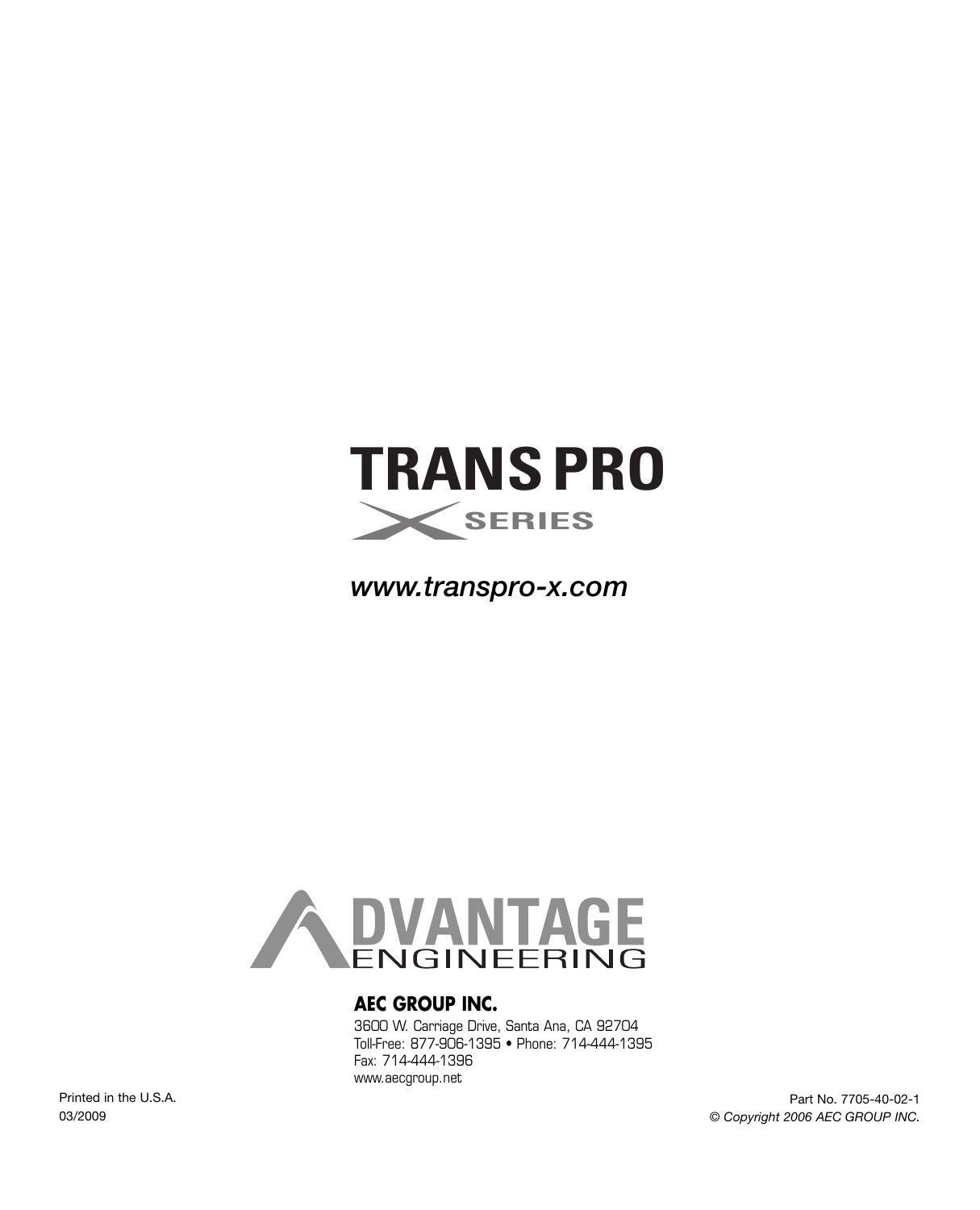





# **OPERATIONS MANUAL**

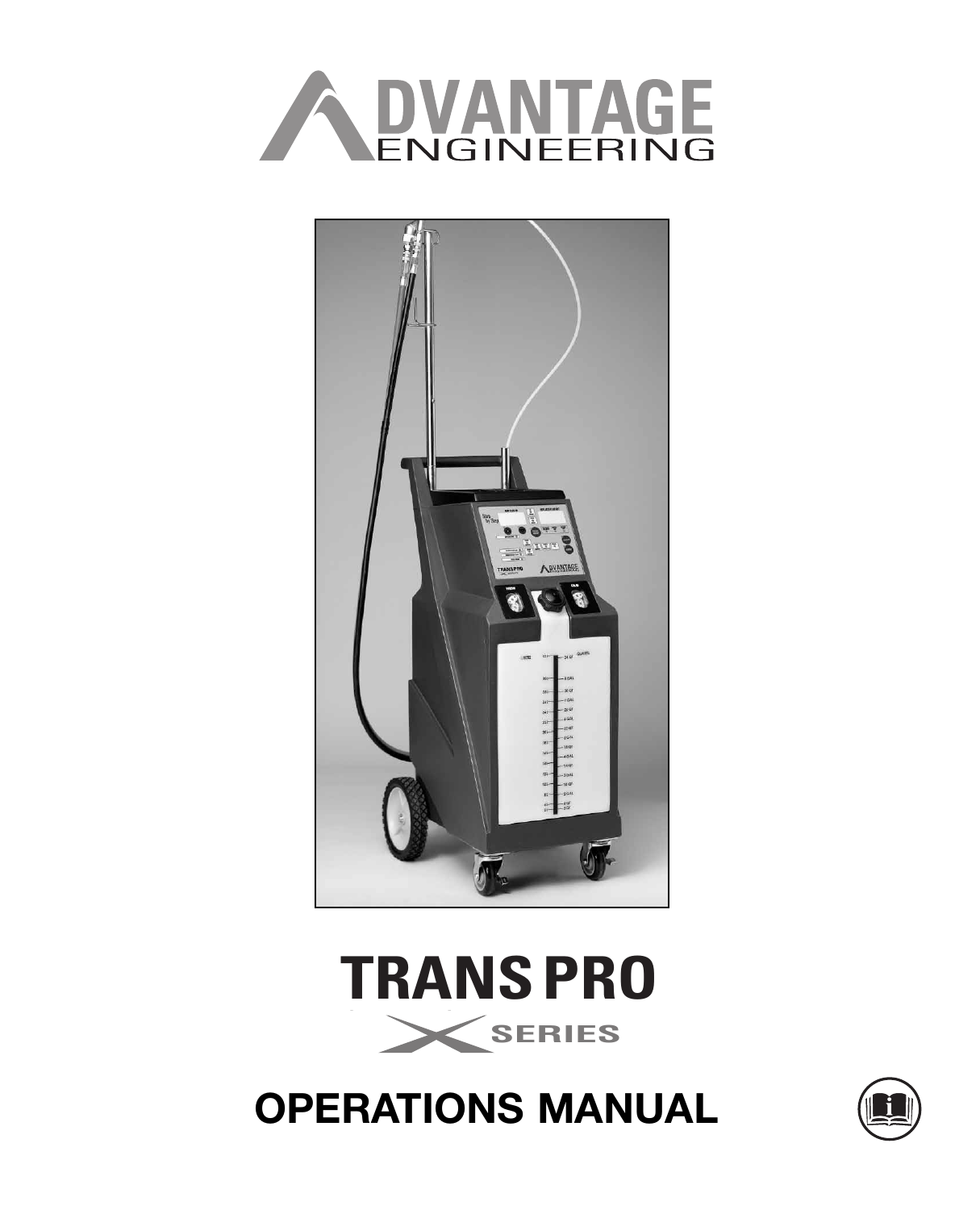# **TABLE OF CONTENTS**

| L. | INTRODUCTION to the TRANS PRO X-SERIES 2                                                 |    |
|----|------------------------------------------------------------------------------------------|----|
| Н. |                                                                                          |    |
|    |                                                                                          |    |
|    | - Section 1.02: Important Safety Instructions5                                           |    |
|    |                                                                                          |    |
|    |                                                                                          |    |
|    | - Section 2.02: Dimensions & Technical Specifications10                                  |    |
|    |                                                                                          |    |
|    |                                                                                          |    |
|    |                                                                                          |    |
|    | - Section 3.01: Tool Usage / Battery Voltage Chart14                                     |    |
|    | - Section 3.02: Overview of TRANS PRO Service Modes<br>of Transmission Fluid Exchange 15 |    |
|    |                                                                                          |    |
|    | - Section 3.04: Cooler Only Mode (TRANS PRO+ feature) 18                                 |    |
|    |                                                                                          |    |
|    |                                                                                          |    |
|    |                                                                                          |    |
| V. | TROUBLESHOOTING & ADDITIONAL HELP24                                                      |    |
|    |                                                                                          |    |
|    | APPENDIX A - ADAPTERS (TRANS PRO+ feature)26                                             |    |
|    |                                                                                          |    |
|    |                                                                                          |    |
|    |                                                                                          |    |
|    |                                                                                          |    |
|    |                                                                                          |    |
|    |                                                                                          | 33 |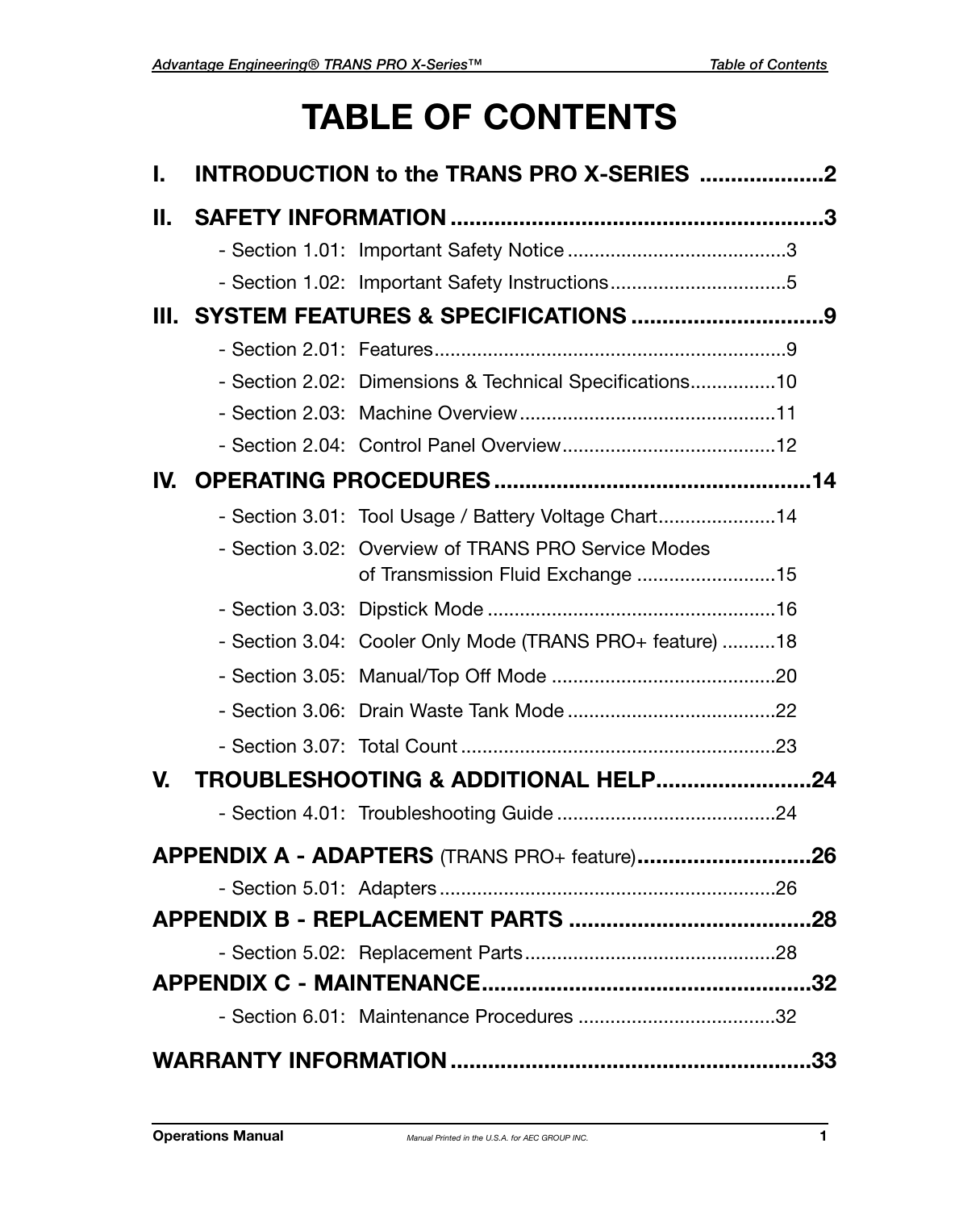## **I. INTRODUCTION TO THE TRANS PRO X-SERIES**

Congratulations on the purchase of your TRANS PRO system.

The TRANS PRO system is a technologically advanced fluid exchanger that allows convenient, quick, thorough, and accurate automatic transmission fluid (ATF) exchanges. Utilizing unique and visible dual wheel flow meters it accurately monitors fluid movement to and from the transmission.

Logically arranged, the TRANS PRO's fully electronic and intuitive control panel allows three (3) modes of operation. TRANS PRO+ offers the addition of Cooler Line only mode.

- Dipstick only
- Cooler Line only (TRANS PRO+ feature)
- Manual/Top Off
- Drain Waste Tank

The high flow rate of the TRANS PRO system allows most automatic transmission fluid exchanges through the dipstick under 15 minutes.

With this approach, used ATF in the transmission pan is first replaced by new ATF in the static service phase. This significantly reduces dilution time, minimizes transmission fluid degradation, and optimizes the comprehensiveness of the ATF service.

Improvements in mileage, transmission life, and power delivery are typically realized as the result of periodic ATF exchanges. Recommended by most manufacturers, it should be performed periodically and at the specified intervals to maintain your vehicle's efficiencies.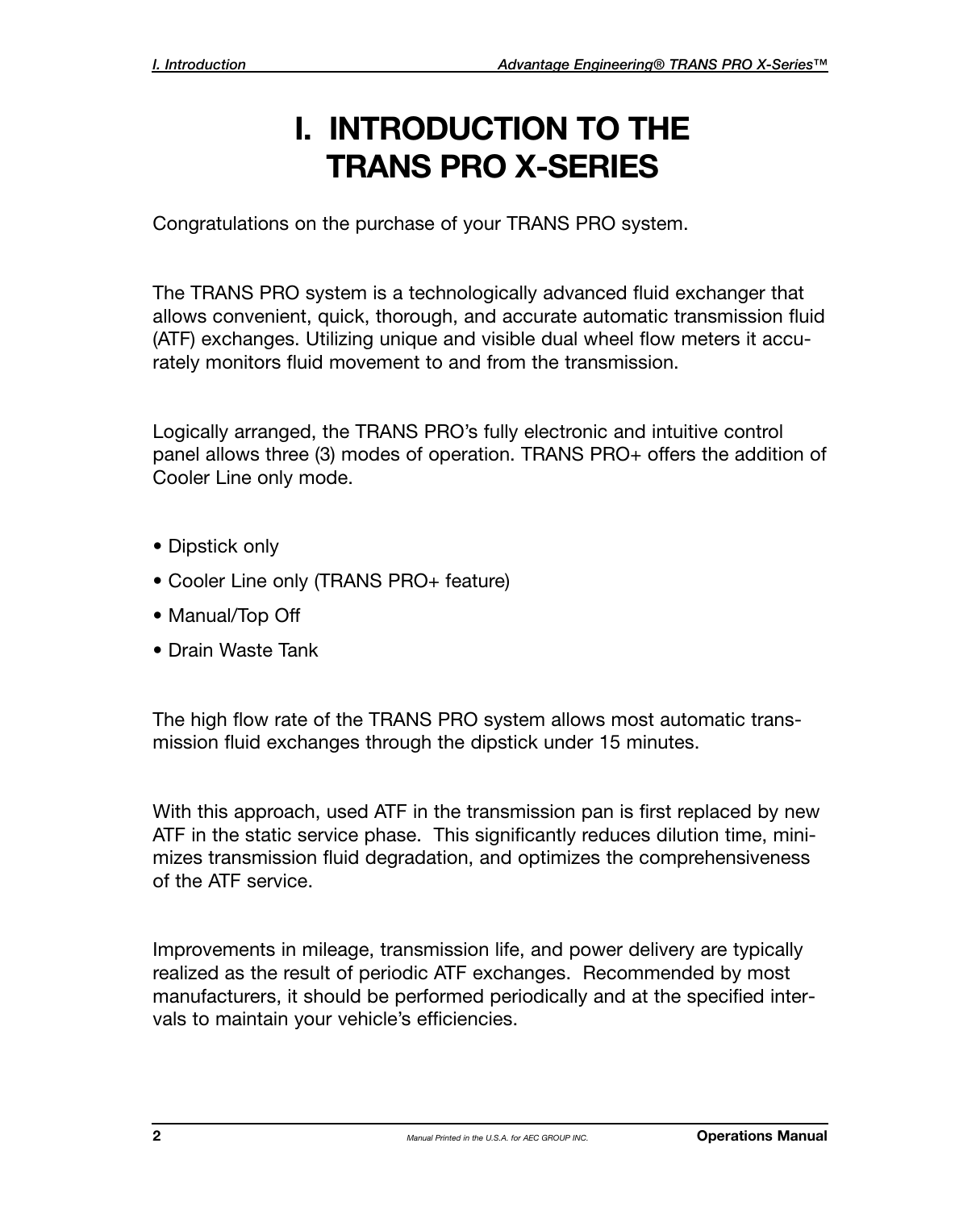# **II. SAFETY INFORMATION**

#### *1.01* **IMPORTANT SAFETY NOTICE**

**For your safety, read this manual thoroughly before operating your TRANS PRO system. Your TRANS PRO system is intended for use by properly trained, skilled professional automotive technicians. The safety messages presented below and throughout this user's manual are reminders to the operator to exercise care when using this unit. Before using your TRANS PRO system, always refer to and follow the safety messages and applicable service procedures provided by the manufacturer of the vehicle being serviced.**

#### **• Read All Safety Instructions**

**Read, understand and follow all safety messages and instructions in this manual. Safety messages in this section of the manual contain a signal word with a three-part message and, in some instances, an icon.**

#### **• Signal Words**

**The signal word indicates the level of the hazard in a situation:**

# **DANGER**

*Indicates an imminently hazardous situation which, if not avoided, will result in death or serious injury to the operator or to bystanders.*

# **WARNING**

*Indicates a potentially hazardous situation which, if not avoided, may result in death or serious injury to the operator or to bystanders.*

# **CAUTION**

*Indicates a potentially hazardous situation which, if not avoided, may result in moderate or minor injury to the operator or to bystanders.*

## **IMPORTANT**

*Indicates a situation which, if not avoided, may result in damage to the TRANS PRO system or the vehicle being serviced.*

#### **• Safety Messages**

#### **Safety messages in this section contain three different type styles:**

- **•** Normal type states the hazard.
- **Bold type** states how to avoid the hazard.
- *Italic type* states the possible consequences of not avoiding the hazard.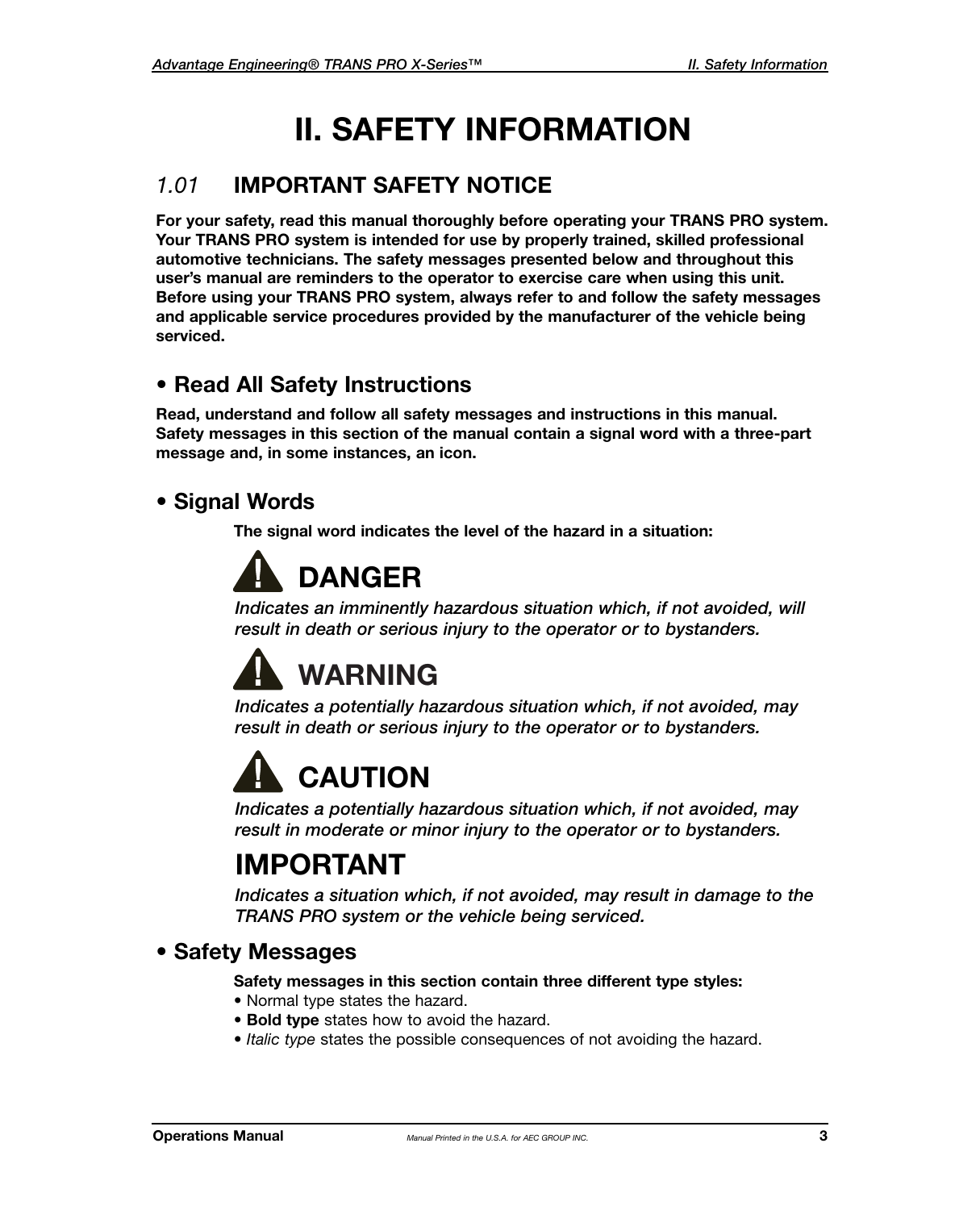#### **• Safety Symbols**

A safety symbol, when present, gives a graphical description of the potential hazard, and how to avoid the hazard:





**Do Not Pull or Move**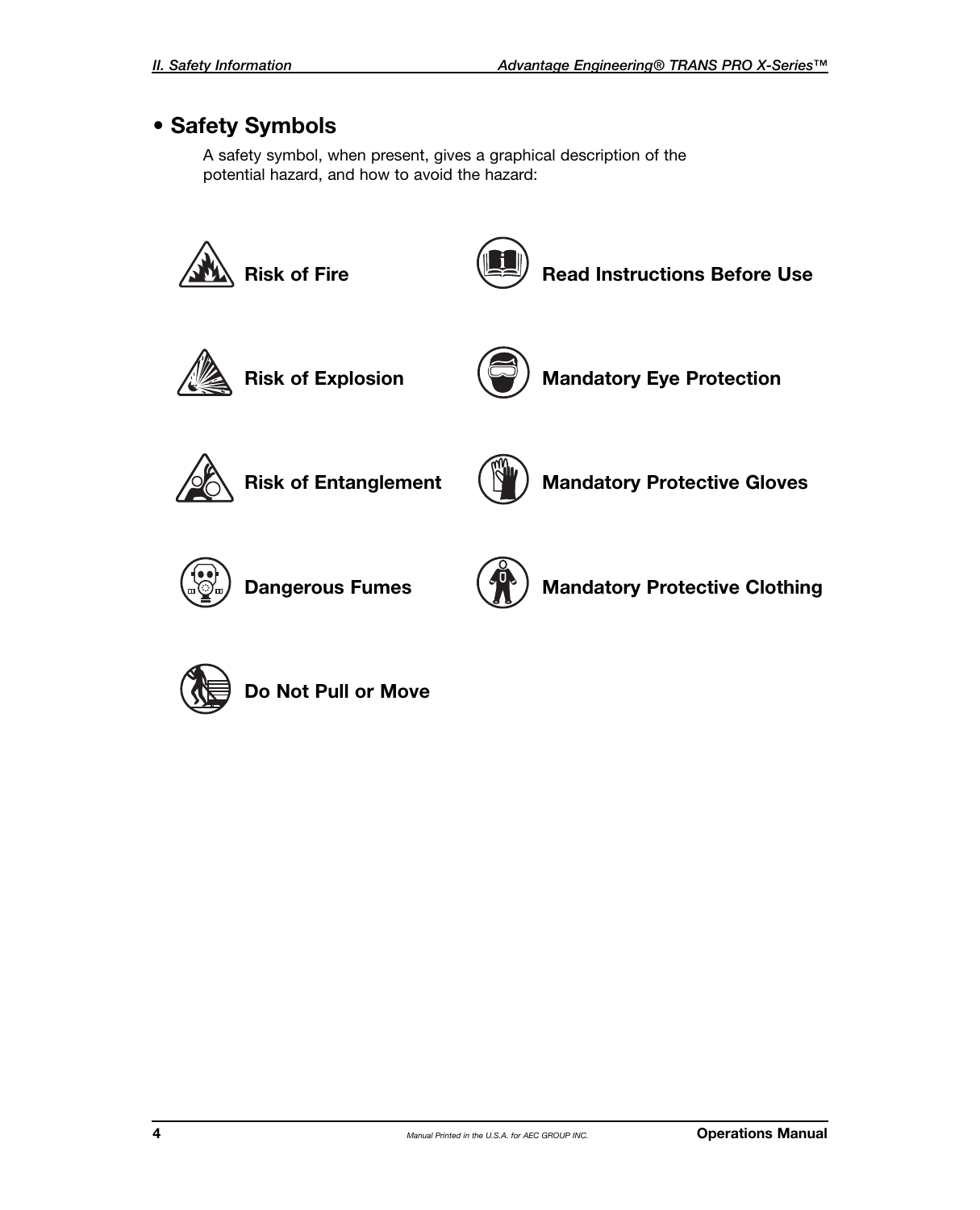# *1.02* **IMPORTANT SAFETY INSTRUCTIONS DANGER**

Vehicle gases contain Carbon Monoxide, which is a colorless & odorless lethal gas.

**• Only run engines in well ventilated areas and avoid breathing exhaust gases.** *Extended breathing of exhaust gases will cause serious injury or death.*



Improper use and operation.

- **Read, understand and follow all safety messages and operational procedures in this manual before operating the TRANS PRO system.**
- **This equipment should be operated only by qualified personnel.**
- **Use this equipment only as described in this manual.**

*Improper use and operation of this product can result in injury.*





Exhaust gases, moving parts, hot surfaces, and potent chemicals may be present during use of the transmission fluid exchange equipment.

**• When using chemicals and fluids always refer to the MSDS sheets and manufacturer's instructions for the proper procedure to handle emergency medical treatment, cleanup, handling, and storage requirements.**

*Improper use of the equipment or exposure to exhaust gases, moving parts, hot surfaces, or moving parts may cause injury.*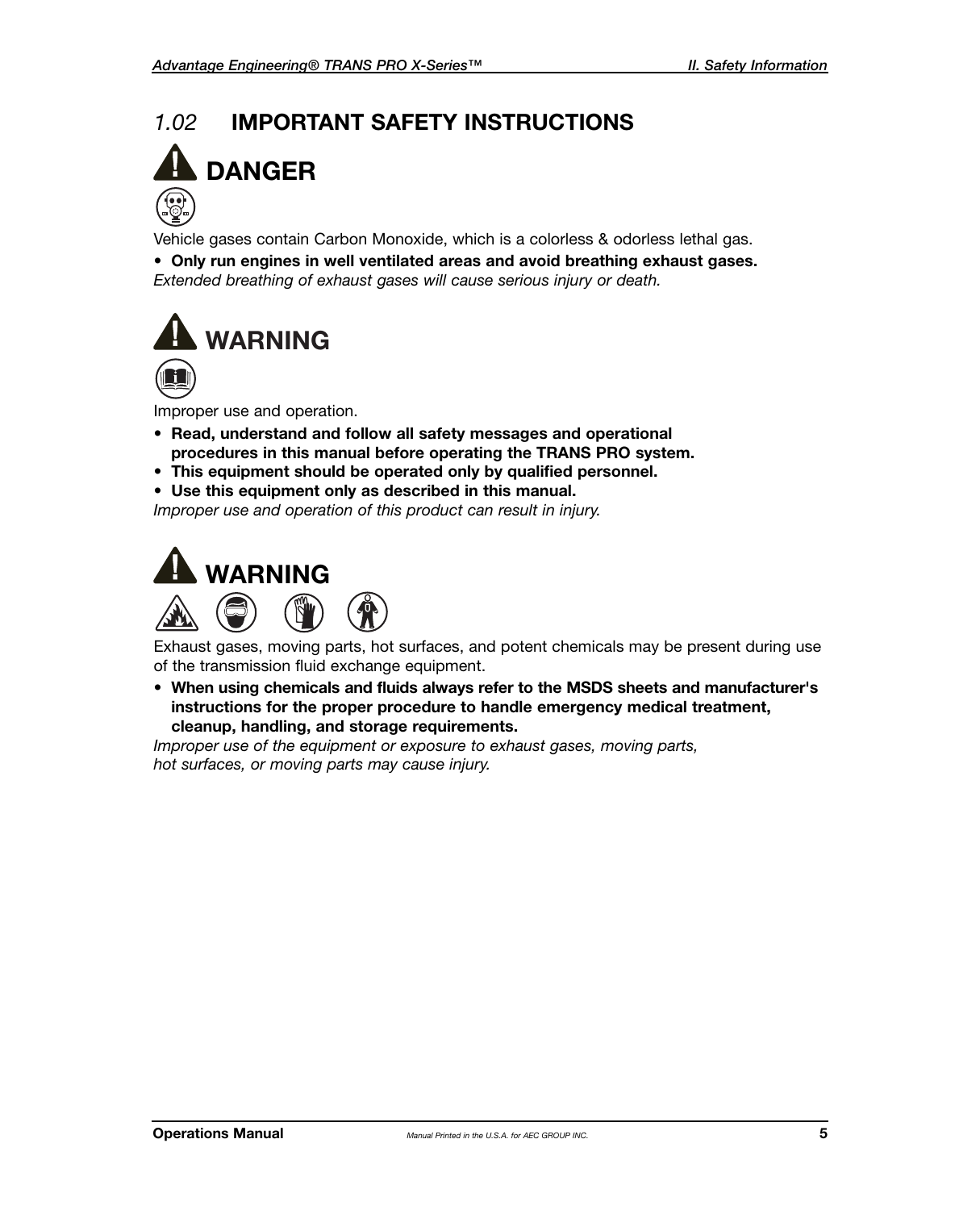

Transmission systems may maintain residual pressure in lines after the engine has been turned off.

- **Wear safety glasses, chemical resistant gloves, and protective clothing when connecting and disconnecting lines and adapters.**
- **Confirm ZERO pressure before connecting and disconnecting lines and adapters.** *Exposure to liquids and vapors can cause injury.*



Risk of expelling pressurized fluids.

- **Keep the service hoses away from hot or moving engine parts. Hoses can split or burst causing fluid to be expelled.**
- **Tighten all connections properly.**

Chemicals and fluids may cause repiratory tract and/or skin and eye irritation.

- **• Use safety glasses and protective clothing when handling fluids.**
- **• Do not ingest chemicals or breathe vapors**
- **Treatment methods are as follows:**

**Eyes: Flush eyes with plenty of water.**

- **Skin: Wash with soap and water.**
- **Inhalation: Move to uncontaminated area.**

**Ingestion: If large amount, get medical attention.**

- **If any irritation persists, get medical attention.**
- **Dispose of used fluid according to environmental laws and regulations.**

*Although transmission fluids pose no significant health hazards, some individuals may experience adverse reactions upon contact. Pressurized fluid can cause serious injury.*



Batteries produce explosive gases and can explode.

- **Keep sparks and flames away from the battery.**
- **Do not lay tools, equipment, or other conductive items on the battery.**
- **Connect the positive lead of the equipment to the positive lead of the battery first.**
- **Connect the negative lead of the equipment to vehicle ground as far away from the battery as leads will allow to prevent sparking and igniting of battery gases.**
- **Keep battery acid away from skin and eyes. In case of eye contact, flush with clean water for 15 minutes and get medical attention.**

*Battery explosion and ignited gases can cause injury.*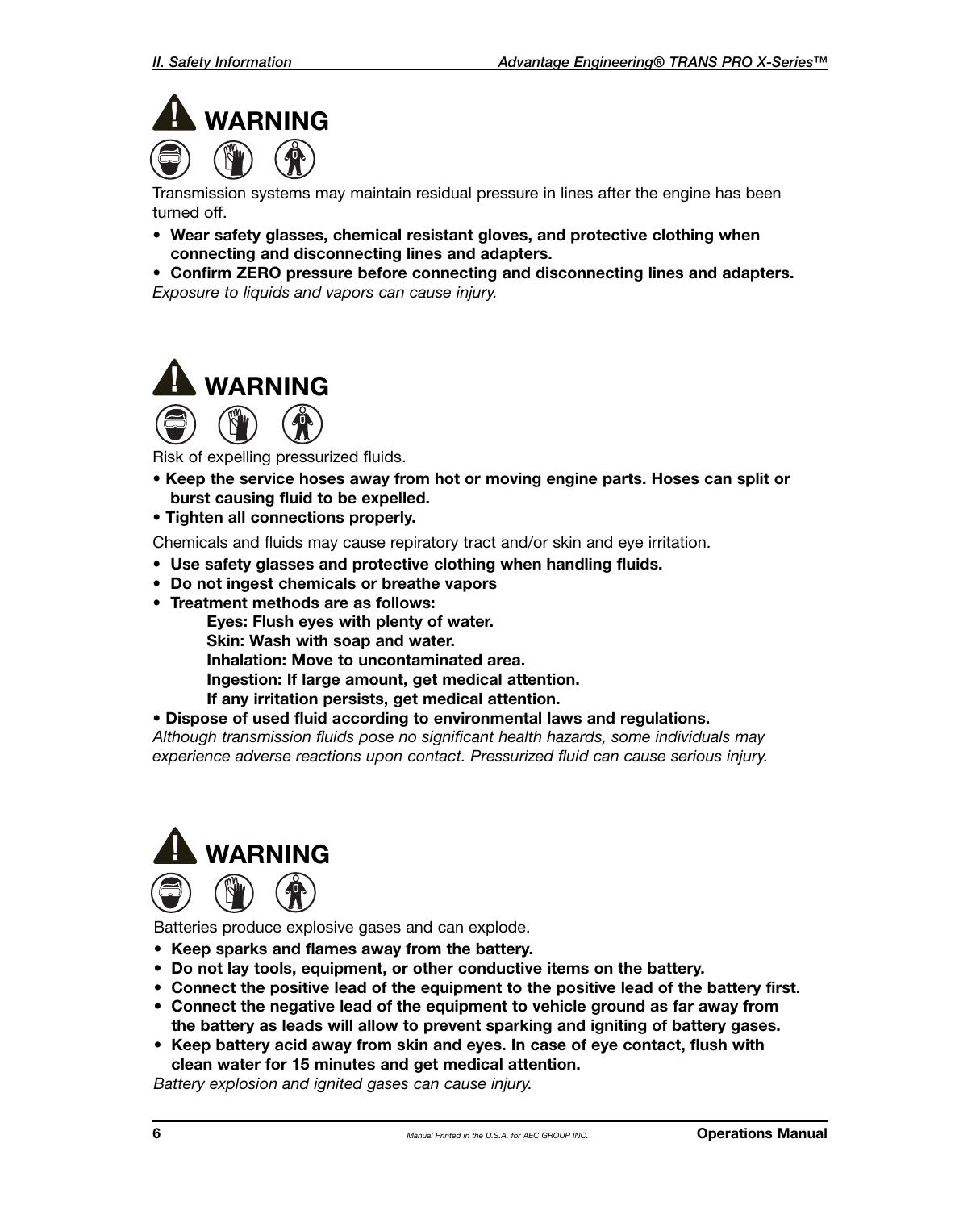**WARNING**

Risk of unexpected vehicle movement.

- **Block drive wheels before starting vehicle's engine to begin an exchange.**
- **Unless instructed otherwise, set parking brake and put gear selector in park.**
- **Do not leave a running vehicle unattended.**

*A moving vehicle can cause injury.*





Engine has moving parts. Risk of entanglement.

- **Do not place tools on fenders or other places in engine compartment.**
- **Keep yourself, clothing, adapters and service hoses clear of moving parts such as fan blades, belts and pulleys.**
- **• Wear safety goggles (user and bystanders).**

*Moving components can cause injury.*



Risk of burns.

- **Wear gloves when working near hot engine components.**
- **Do not touch hot exhaust systems, manifolds, engines, radiators, etc.**

*Hot components can cause injury or discomfort.*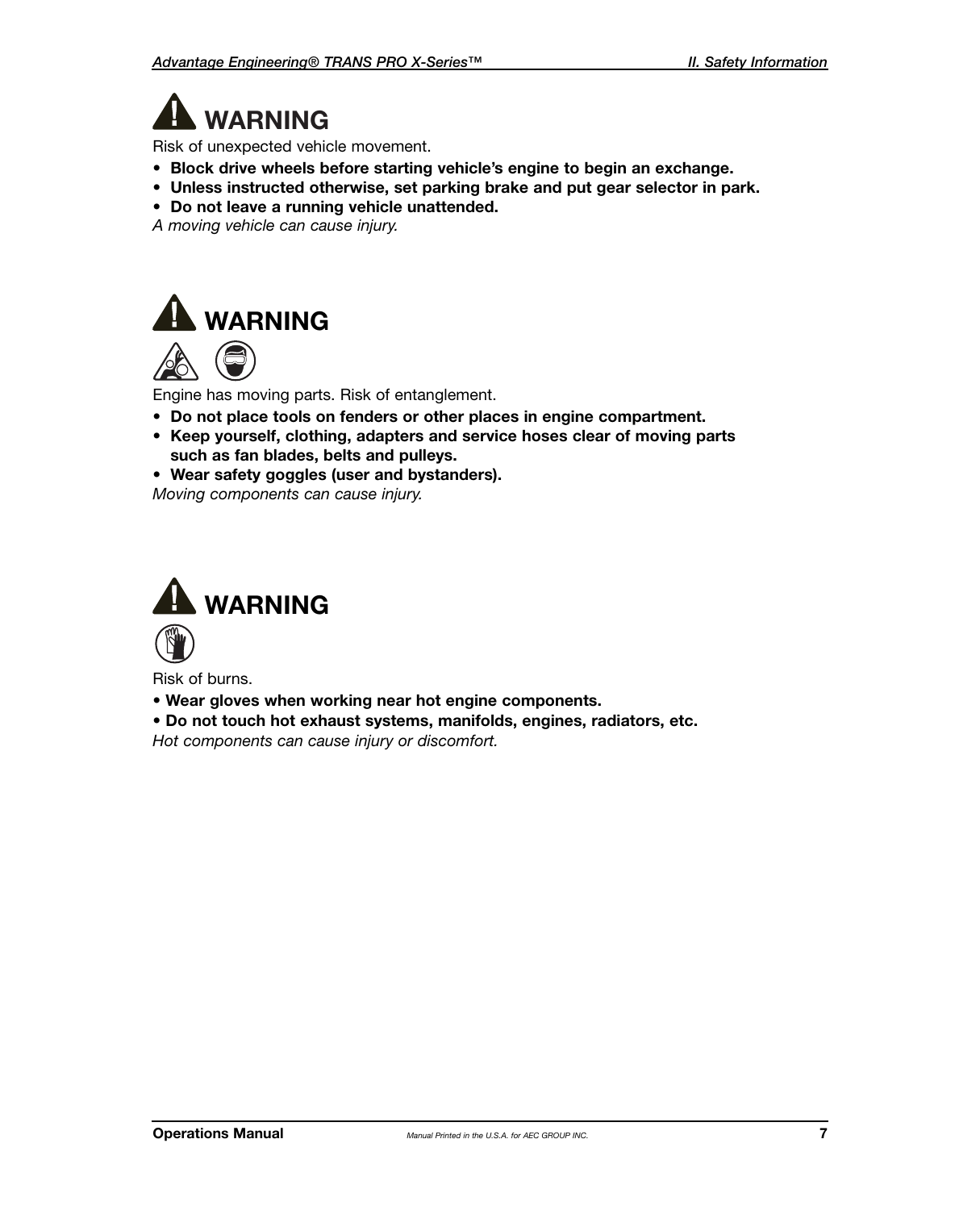# **WARNING**

Risk of injury.

- **This equipment should be operated by qualified personnel only.**
- **Use this equipment only as described in this manual.**
- **Loop the power cord loosely in its proper location when machine is not in use.**
- **Do not operate equipment with a damaged power cord or hoses, or if the equipment has been dropped or damaged, until it has been examined by a qualified service representative.**
- **Care should be taken to arrange the power cord and service hoses so that they will not be tripped over or pulled.**
- **Never pull on the power cord or service hoses to transport the TRANS PRO system. Damage may occur to these components, or machine may tip over.**
- **Keep area of operation clear of unnecessary tools and equipment. Utilize storage area on the top of the machine and drawers.**
- **Never leave the machine running unattended.**
- **The TRANS PRO system is not designed for any other purpose than the exchanging, filling, and draining of automatic transmission fluids.**

*Operation of your TRANS PRO system by anyone other than qualified personnel may result in injury.*



Risk of equipment damage.

- **Servicing, transporting, or storing this machine in an attitude other than the normal operating position can result in fluid spillage and/or component damage.**
- **Use only the manufacturer's recommended attachments.**
- **The TRANS PRO system is fully automatic. Refer to your control panel at all times.**
- **Never pull on the power cord or service hoses to transport the TRANS PRO system. Damage may occur to these components, or machine may tip over.**

**• Periodically clean the machine by wiping down with a clean, soft, dry cloth.**

*Improper operation of equipment may result in damage to machine or components.*

#### **SAVE AND FOLLOW THESE INSTRUCTIONS!**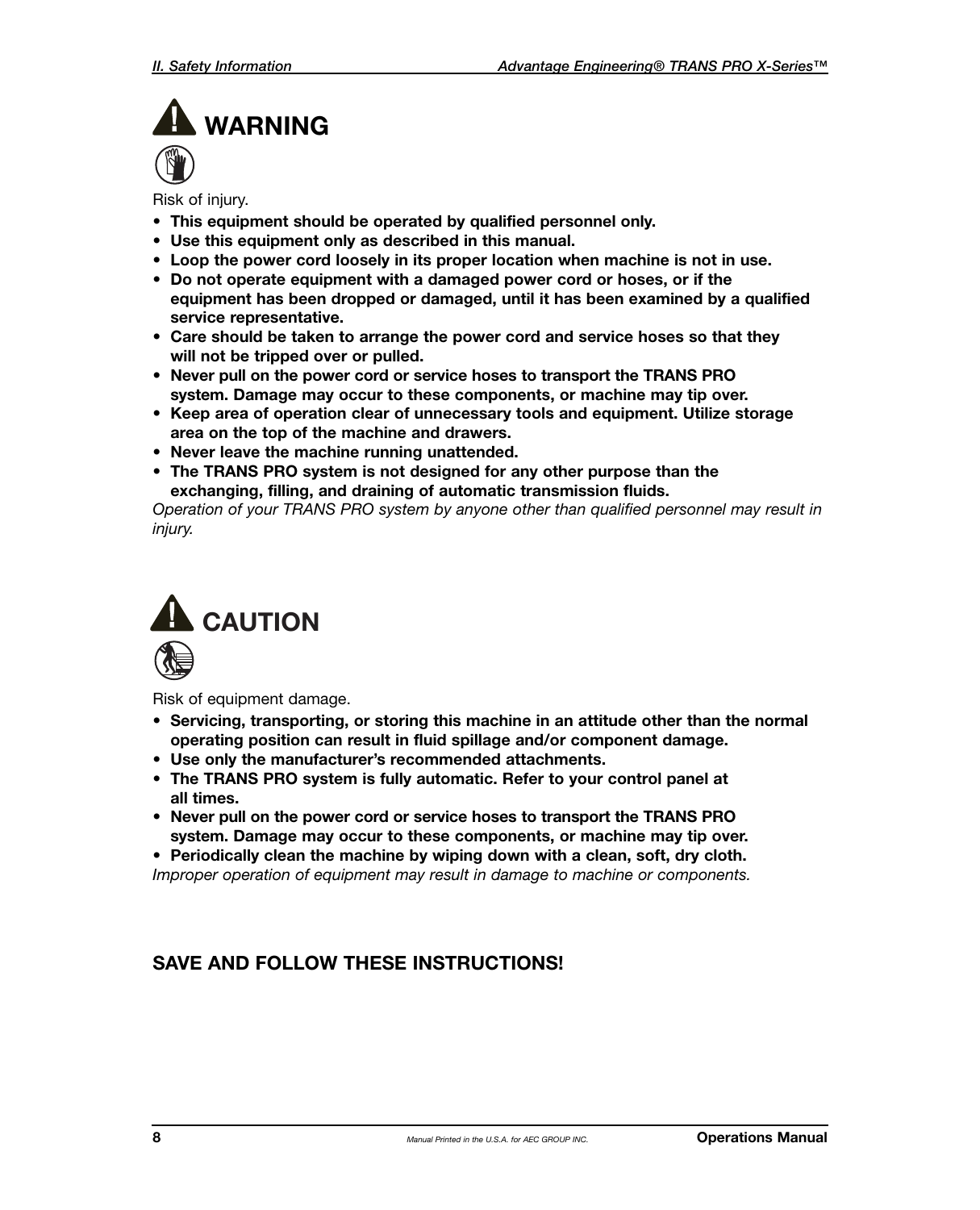# **III. SYSTEM FEATURES & SPECIFICATIONS**

#### *2.01* **FEATURES**

#### **Application**

- Exchanges automatic transmission fluid (ATF) in most transmission systems
- Restores power delivery, helps improve fuel economy, and maximizes transmission service life.

#### **Functions**

- Intuitive, fully electronic microprocessor controlled panel with internal fuses, overload, and ground protection
- Step by step guided operation
- User selectable modes: Dipstick, Cooler Line (TRANS PRO+ feature), manual/top-off, drain waste tank, total count
- Visible signal for polarity check
- Bright seven segment LED displays function, fluid volume in and out, process progression and service count
- Board mounted LEDs display indicate available procedures and fluid direction
- Audible alarm and LED display prompt technician involvement to START service, START engine, CHECK ATF fluid level, and END service
- Waste tank level indicator
- Emergency PAUSE/ABORT button (also used to "reset")

#### **Cabinet Features**

- Composite cabinet
- Ergonomically correct working height
- 9" rigid rear wheels
- 4" swivel casters with brakes
- Large new ATF reservoir with readily visible sight gauge
- 8' external nylon reinforced Hytron hoses
- Bi directional high flow rate pump
- Flexible nylon hose for ATF evacuation and filling via dipstick mode
- Two (2) accurate readily visible dual wheel flow meters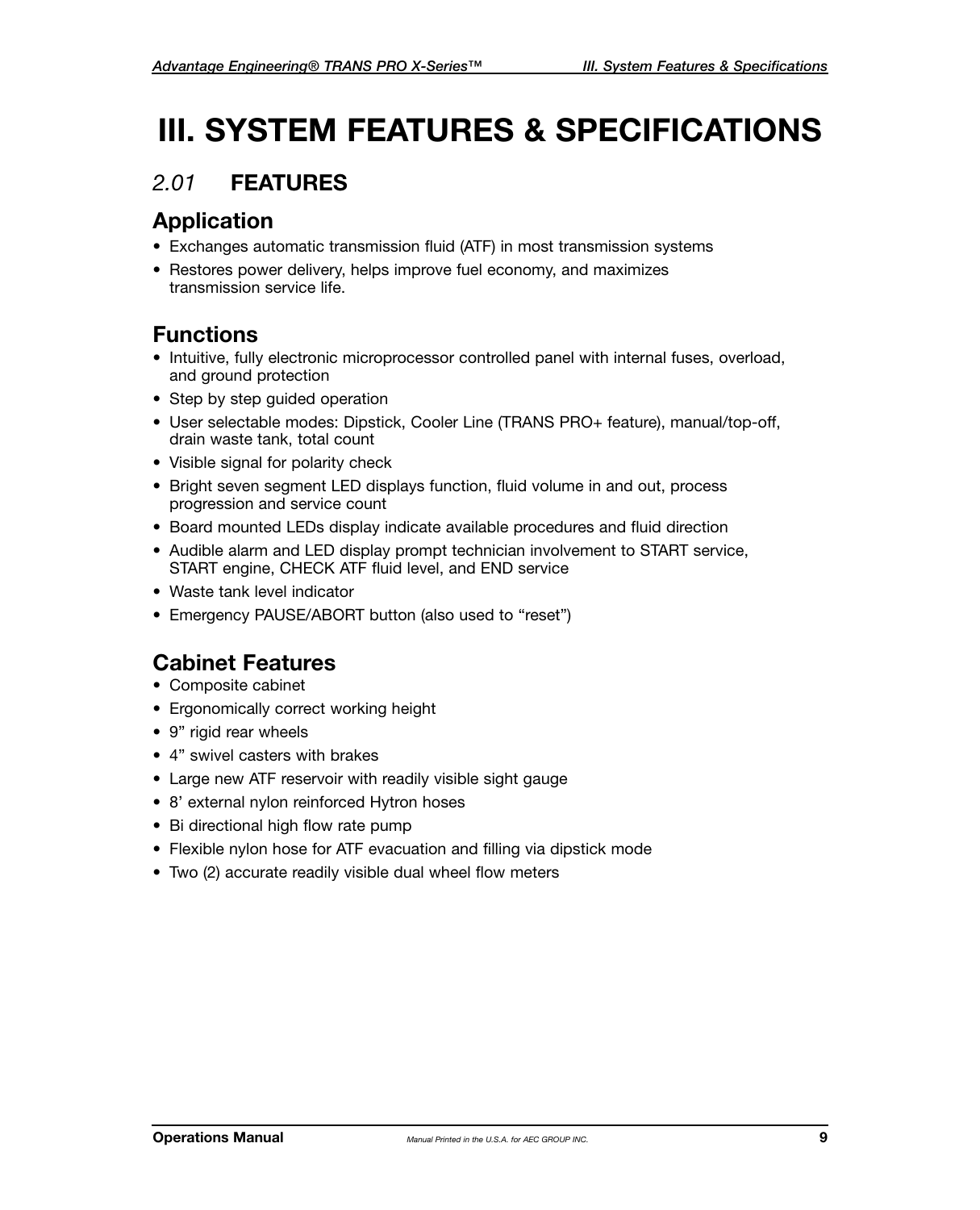#### *2.02* **DIMENSIONS & TECHNICAL SPECIFICATIONS**

#### **Specifications**

- Eight (8) U.S. gallon tanks for new and used ATF
- 8' external nylon reinforced Hytron hoses
- 9" rigid rear wheels
- 4" swivel caster with brakes
- **Electrical Requirement:** Fully charged 12 VDC Automotive Battery.
- **Weight** (uncrated): 91 lbs. (42 kgs) TRANS PRO (uncrated): 99 lbs. (45 kgs) TRANS PRO+
- **Dimensions:** 18" (46 cm) wide 24" (61 cm) deep 60" (152 cm) high
- One (1) year limited warranty

#### **Standard Accessories**

- Dipstick tube 75", 6300-00-75-5 (2 pcs.)
- Dipstick tube 42", 6300-00-42-5 (1 pc.)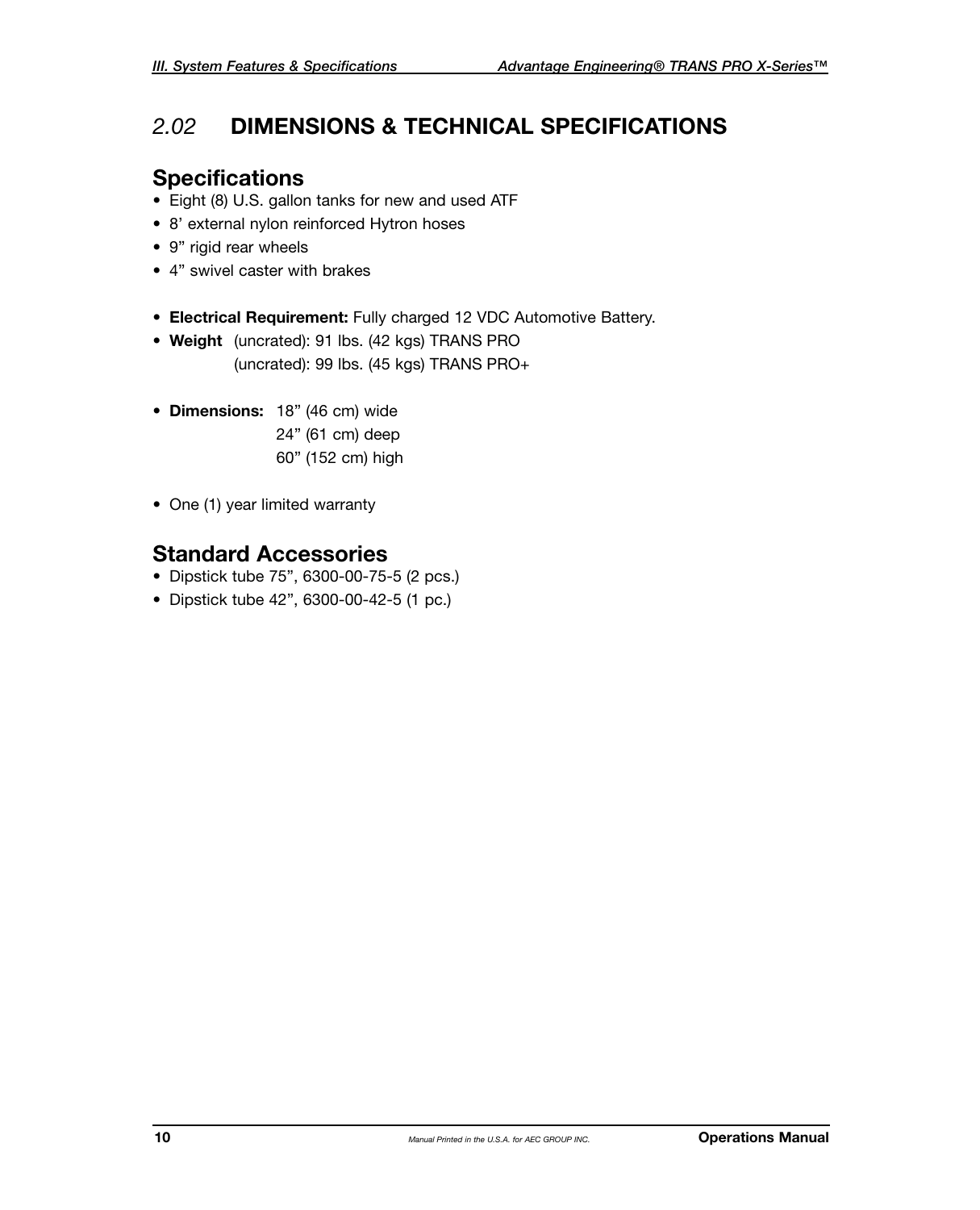#### *2.03* **MACHINE OVERVIEW**

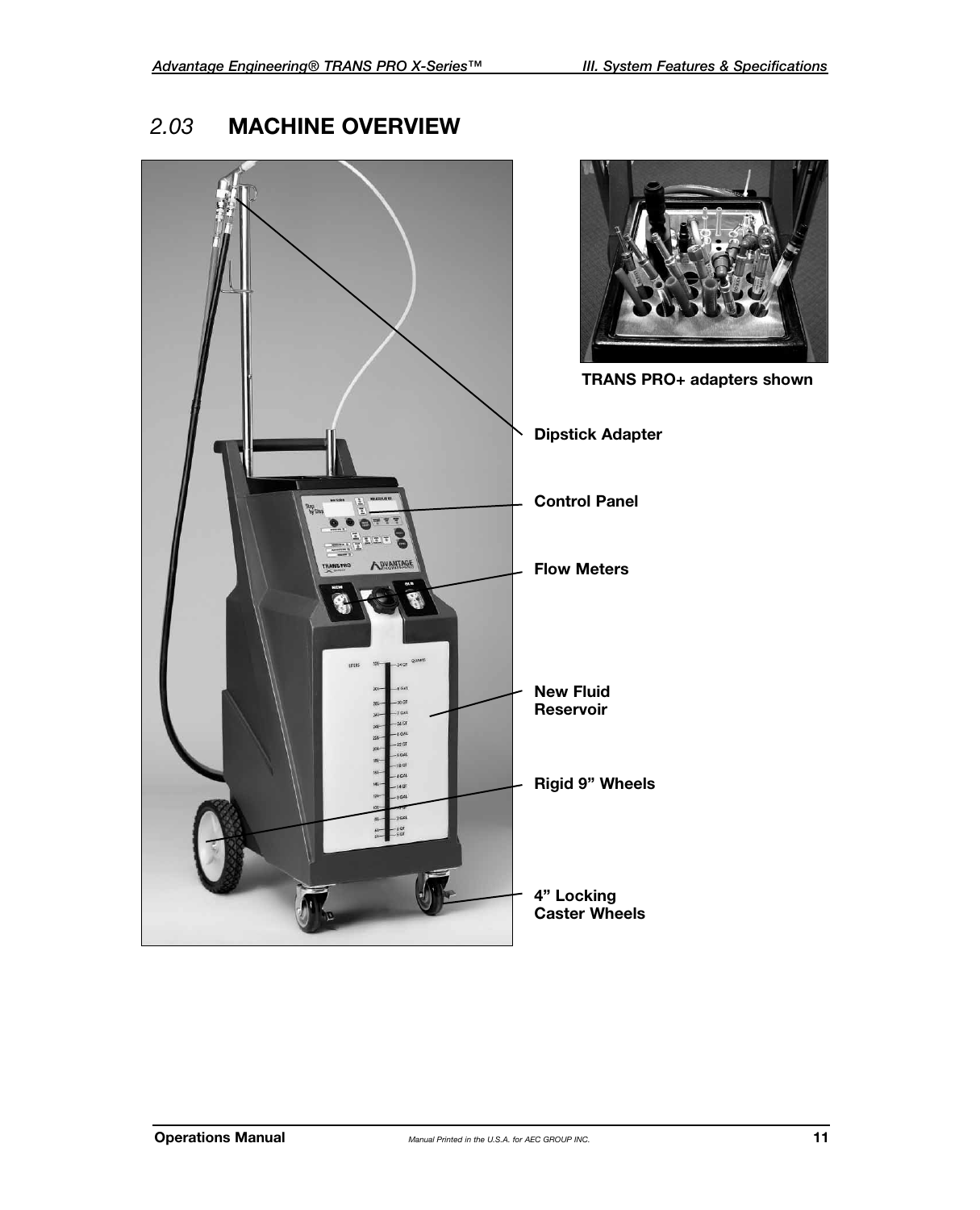#### *2.04* **CONTROL PANEL OVERVIEW**



TRANS PRO+ panel shown.

#### **KEYS NAME/FUNCTION DETAILS**

| 1 | <b>NEW FLUID IN</b><br>Display (3 digits) LED       | Indicates fluid in (in tenths of a quart)<br>Indicates count in TOTAL COUNT mode  |
|---|-----------------------------------------------------|-----------------------------------------------------------------------------------|
| 2 | <b>REPLACED FLUID OUT</b><br>Display (3 digits) LED | Indicates fluid out (in tenths of a quart)<br>Indicates count in TOTAL COUNT mode |
| 3 | <b>TO TRANS</b><br>I FD                             | Indicates direction of fluid                                                      |
| 4 | FROM TRANS                                          | Indicates direction of fluid                                                      |

 **FROM TRANS** Indicates direction of fluid LED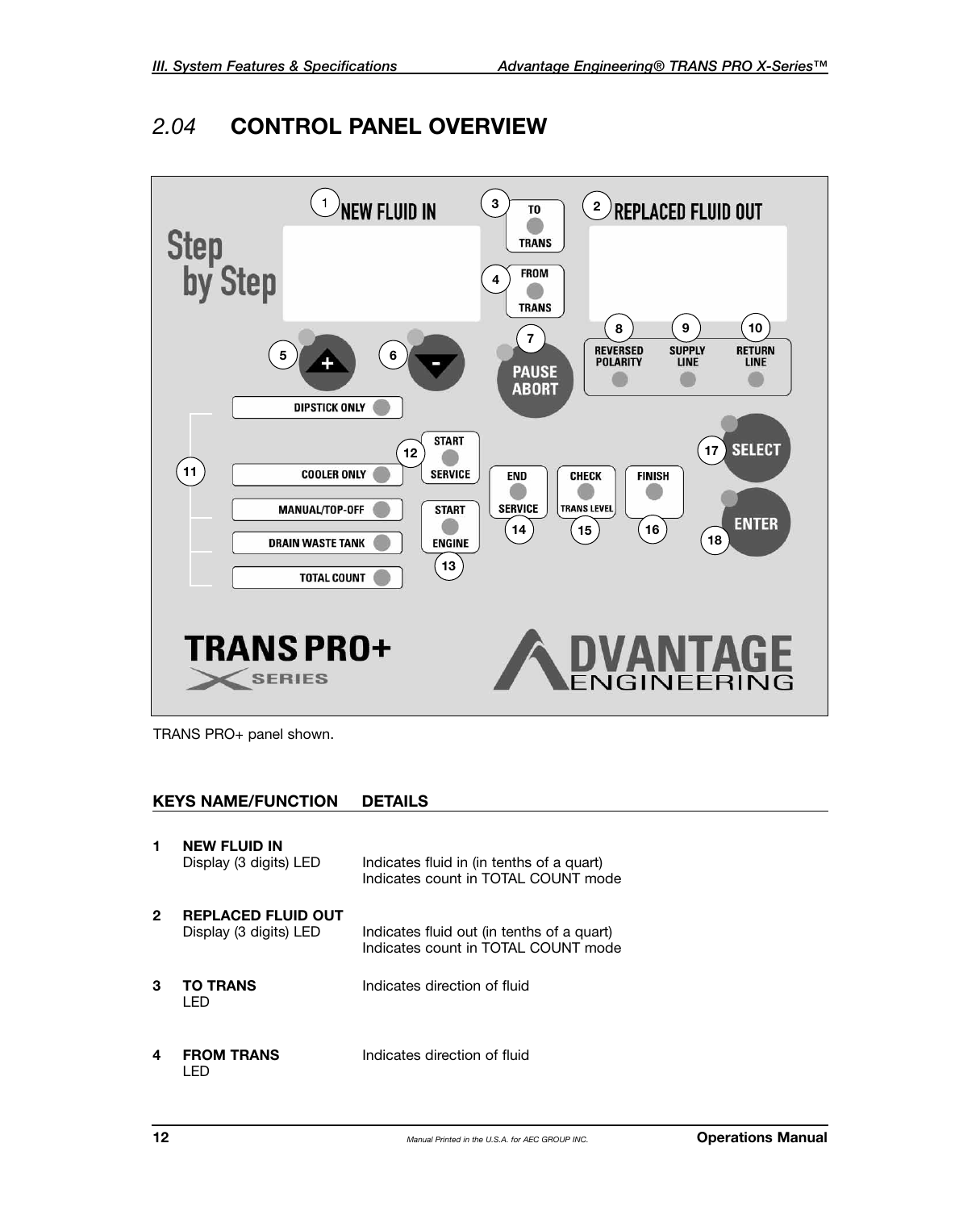#### **KEYS NAME/FUNCTION DETAILS**

| 5  | <b>ADD (ARROW UP)</b><br>Button - LED        | Add volume in 1 quart increments<br>(in CHECK TRANS LEVEL mode, .1 quart increments)    |
|----|----------------------------------------------|-----------------------------------------------------------------------------------------|
| 6  | <b>SUBTRACT (ARROW DOWN)</b><br>Button - LED | Reduce volume in 1 quart increments<br>(in CHECK TRANS LEVEL mode, .1 quart increments) |
| 7  | <b>PAUSE/ABORT</b><br>Button - LED           | To pause, abort, or reset                                                               |
| 8  | <b>REVERSED POLARITY</b><br>LED (red)        | Lights when leads are improperly connected to 12V power source                          |
| 9  | <b>SUPPLY LINE</b><br>LED (red)              | Lights to indicate flow problem in supply line.                                         |
| 10 | <b>RETURN LINE</b><br>LED (red)              | Lights to indicate flow problem in return line.                                         |
| 11 | <b>MODE</b><br>LED (green)                   | Lights to indicate mode selected                                                        |
|    | <b>12 START SERVICE</b><br>LED (red)         | Lights to prompt beginning of fluid exchange process                                    |
| 13 | <b>START ENGINE</b><br>LED (red)             | Lights to prompt engine start during fluid exchange process                             |
| 14 | <b>END SERVICE</b><br>LED (red)              | Lights to prompt "stop engine" during fluid exchange process                            |
| 15 | <b>CHECK TRANS LEVEL</b><br>LED (red)        | Lights to prompt check of transmission fluid level during fluid<br>exchange process     |
| 16 | <b>FINISH</b><br>LED (red)                   | Lights when service is complete                                                         |
| 17 | <b>SELECT</b><br>Button (LED – green)        | Depress to select mode                                                                  |
| 18 | <b>ENTER</b><br>Button (LED – green)         | Depress to confirm selection                                                            |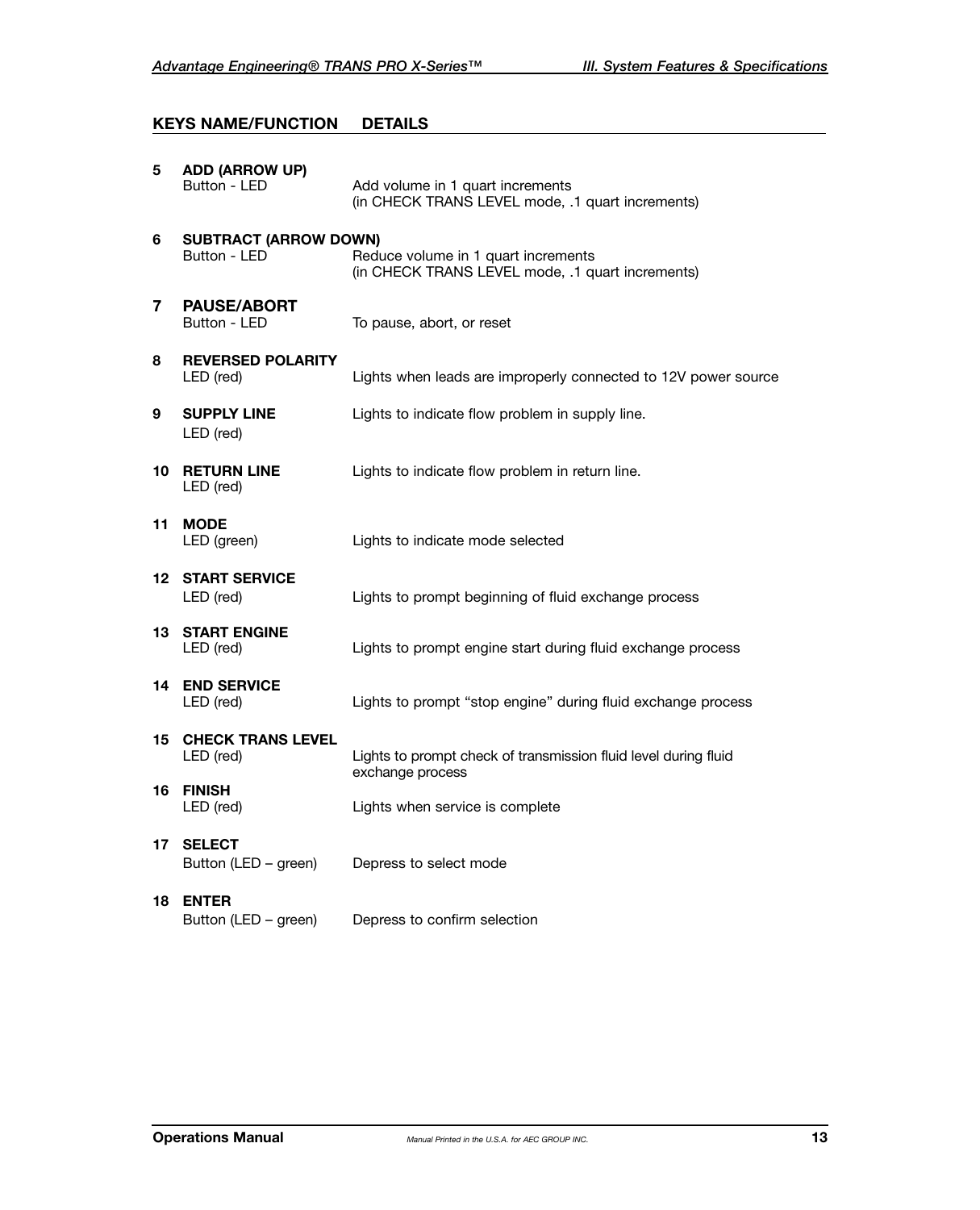## **IV. OVERVIEW AND OPERATING PROCEDURES**

#### *3.01* **TOOL USAGE**



- **Frequently inspect and clean any tools used, and lubricate all non-sealed ratchet mechanisms with light oil.**
- **The use of any other accessories not specified in this manual may create a hazard.**
- **Read, understand and follow Safety Instructions in the front pages of this manual and on product safety labels**

#### **BATTERY VOLTAGE CHART**

| <b>VOLTAGE</b>                 | % CHARGE |
|--------------------------------|----------|
| 12.6 to 12.72 VDC              | 100      |
| 12.45 VDC                      | 75       |
| 12.30 VDC                      | 50       |
| 12.15 VDC                      | 25       |
| @ 80° Fahrenheit (27° Celsius) |          |

**IMPORTANT: A charged battery is required for proper machine function.**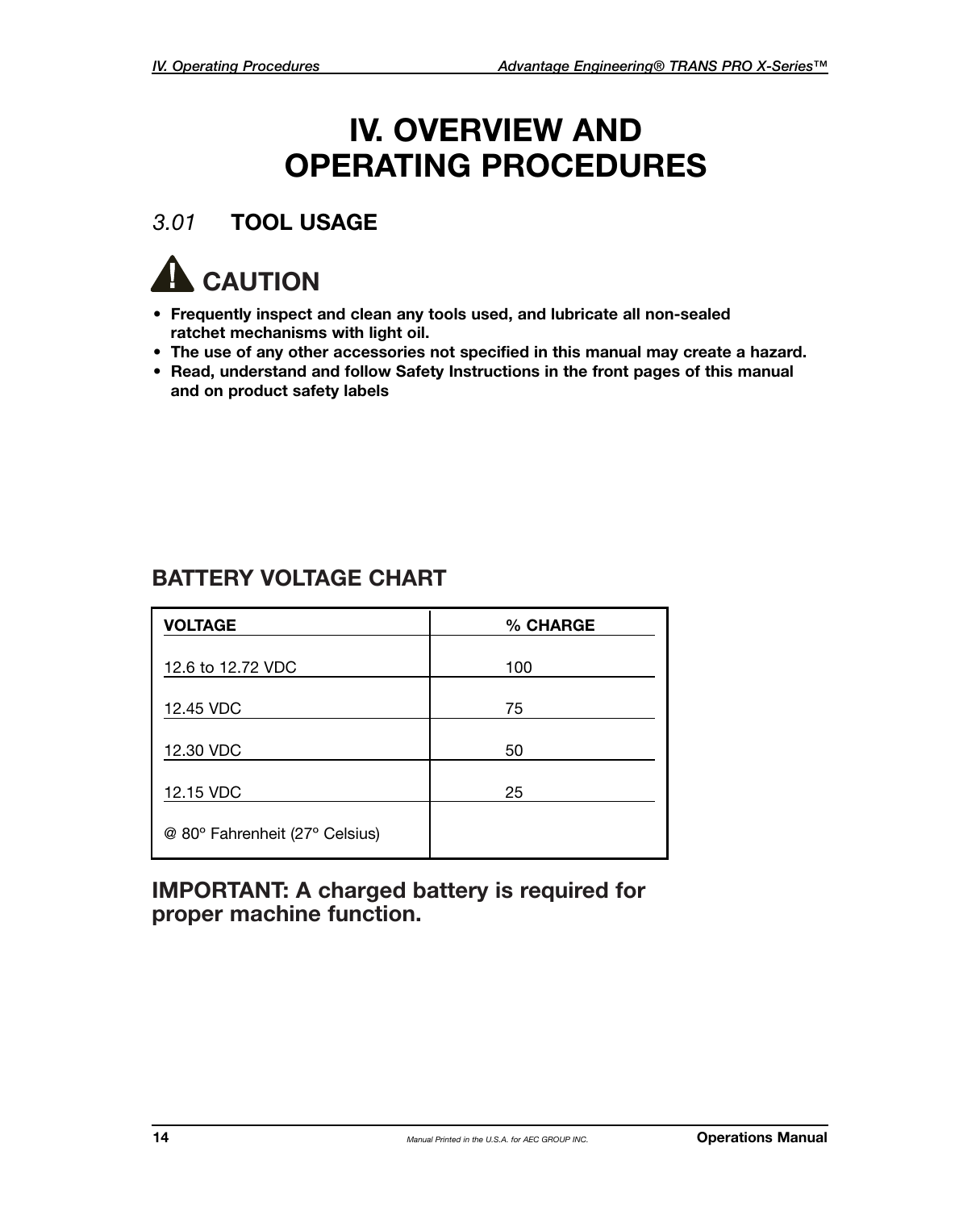#### *3.02* **OVERVIEW OF TRANS PRO X-SERIES AUTOMATIC TRANSMISION FLUID EXCHANGING SERVICE MODES**

The TRANS PRO can perform an ATF exchange, drain the transmission pan, and/or top off ATF levels in vehicles that have a dipstick. A fluid exchange service is possible in the cooler line mode (TRANS PRO+ feature). The mode selected when performing an ATF exchange may determine the comprehensiveness of the service.

#### **Dipstick Only – no adapters to the cooler lines are used**

Dipstick adapter is inserted into transmission's dipstick tube

#### **(used ATF and new ATF are transferred through the transmission's dipstick to the transmission system with this mode)**

- Step 1: Technician selects the quantity of ATF to be used for the service (default is 12 quarts). Minimum is 6 quarts, maximum is 32 quarts.
- Step 2: With engine off, TRANS PRO extracts used ATF from the transmission pan through the transmission's dipstick tube.
- Step 3: With engine off, TRANS PRO pumps back the same volume of new ATF to the transmission's pan through the transmission dipstick tube.
- Step 4: The engine is started, circulating new ATF through the transmission fluid circuits; returning old system fluid to the transmission pan.
- Step 5: TRANS PRO extracts one (1) quart of now diluted ATF, and returns one (1) quart of new ATF through the dipstick to the transmission pan. This step is repeated until the ATF volume selected for the service is reached.

#### **Cooler Only (Trans Pro+ feature) – adapters to the cooler lines are used**

#### **(used ATF and new ATF are transferred through the transmission's cooler line with this mode)**

- Step 1: Technician locates cooler line, points of connection, and adapters for this mode. Adapters are connected with the engine off.
- Step 2: Technician selects the quantity of ATF to be used for the service (default is 12 quarts). Minimum is 6 quarts, maximum is 32 quarts.
- Step 3: After the Trans Pro+ is activated and the engine is started, the Trans Pro+ X-series senses pressure from transmission and allows transfer of 1 quart used ATF through cooler line. Trans Pro+ X-series returns 1 quart new ATF through cooler line. This to/from continues until the ATF volume selected for the service has been transferred.

#### **MANUAL/TOP OFF**

#### **(used ATF and new ATF are transferred through the transmission's dipstick to the transmission system with this mode)**

This mode is used commonly used when the transmission pan needs to be removed (to change gaskets or replace filter). It is also used to top off the ATF fluid level when necessary.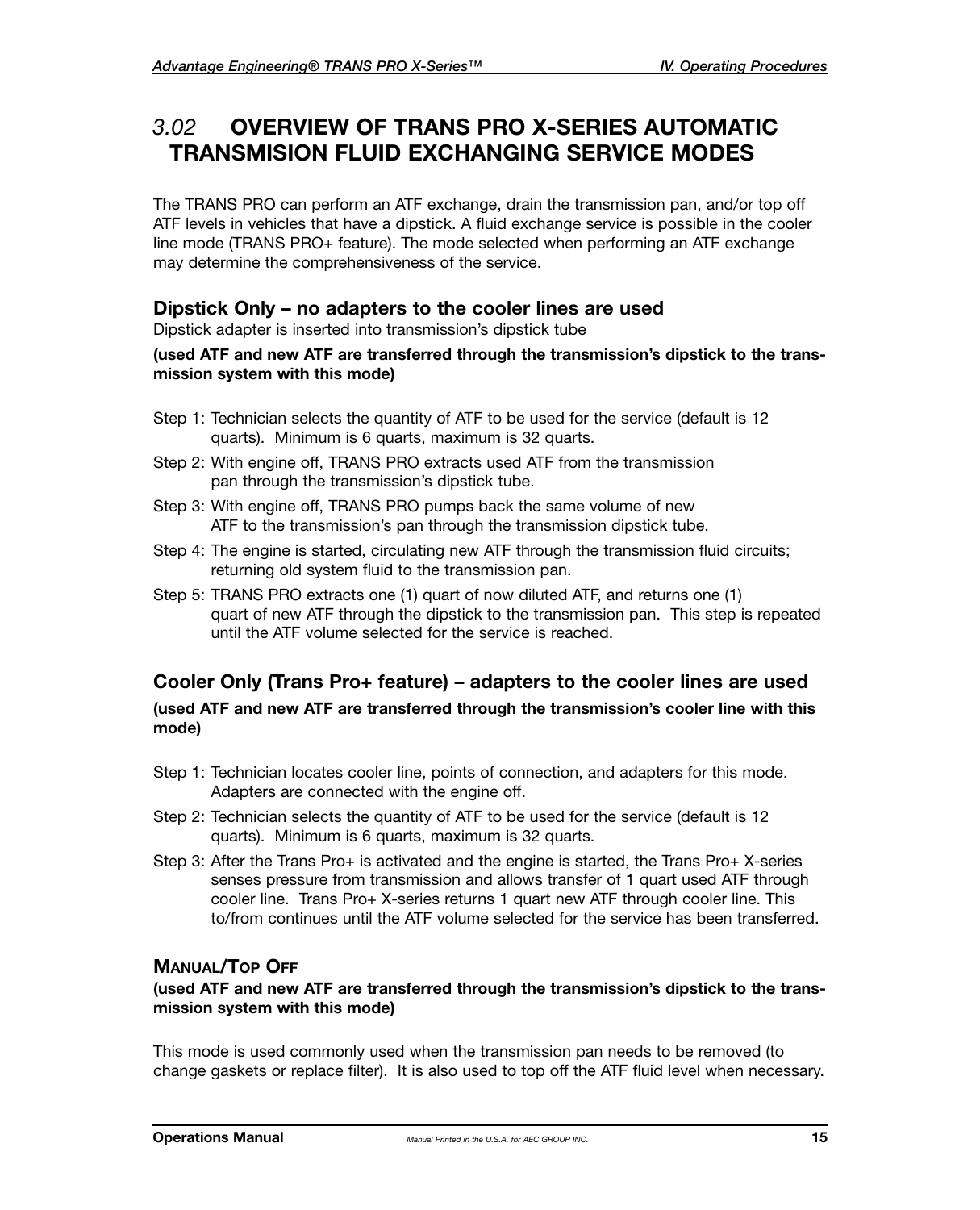#### *3.03* **DIPSTICK MODE – OPERATING PRODECURE**

#### **(used ATF and new ATF are transferred through the transmission's dipstick to the transmission system with this mode)**

**NOTE:** Confirm vehicle and transmission are at operating temperature before initiating service!

Power up. Connect power cord to 12.0 VDC battery. **REFER TO BATTERY VOLTAGE CHART ON PAGE 14.** Connect the positive lead of the equipment to the positive lead of the battery first. Connect the negative lead of the equipment to vehicle ground as far away from the battery as the leads will allow to prevent sparking and igniting of battery gases. Note: The REVERSED POLARITY LED will light if connected improperly.

The TRANS PRO will self test. The buzzer will sound, all LEDs and display segments will light briefly, the dipstick tube holder will be evacuated, and software version will be displayed.

The SELECT key and DIPSTICK ONLY, MANUAL/TOP-OFF, DRAIN WASTE TANK, and TOTAL COUNT LEDs will light and flash (additional COOLER LINE LED visible on TRANS PRO+ model).

Remove dipstick from transmission. Note dipstick length. Insert flexible nylon dipstick tube to length of dipstick being mindful that it may be necessary to insert slightly farther until the bottom of the pan is reached.

Depress the SELECT key until the LED for the proper function is lit. (Note: The lit LED will move from option to option i.e. MANUAL/TOP-OFF, DRAIN WASTE TANK, and TOTAL COUNT, etc. each time it is depressed). When the LED for the DIPSTICK ONLY mode is lit and flashing, pause for one second.

The ENTER key LED will then light and flash. Depress ENTER to confirm.

The left display indicating the quantity of new ATF for the service will show "12."

Select the quantity of ATF to be used for the service (default is 12 quarts; minimum is 6 quarts, maximum is 32 quarts). Add or subtract in one (1) quart increments by depressing the ADD (ARROW UP) or SUBTRACT (ARROW DOWN) buttons below the display. Depress ENTER key to confirm the quantity displayed.

The alarm will sound and the START SERVICE and ENTER LEDs will flash. Depress ENTER to start the ATF exchange.

With engine off, TRANS PRO purges its internal fluid lines and then extracts used ATF from the transmission pan through the transmission's dipstick until empty. The cumulative volume extracted is shown on the right display.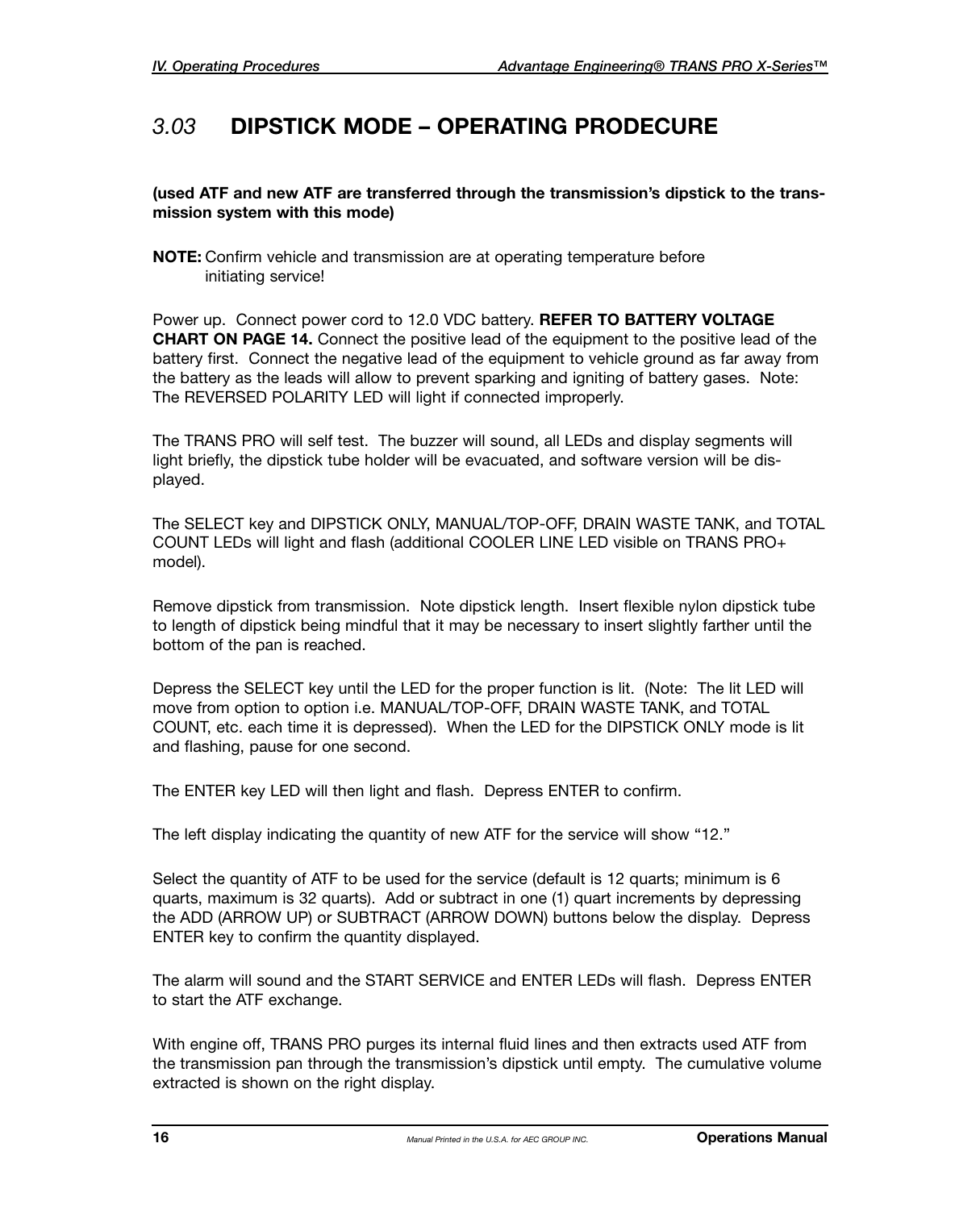With engine off, TRANS PRO pumps back the same volume of new ATF to the transmission's pan through the transmission dipstick. The cumulative volume of new fluid selected LESS the volume of new ATF pumped to the transmission is shown on the left display.

The alarm will sound and the START ENGINE and ENTER LEDs will flash. Start the engine, depress brake pedal, and shift through gear range, holding each gear for three to five seconds before returning gear selector to Neutral or Park. Block wheels and set emergency/parking brake. Depress ENTER to confirm that the engine is now running.

ATF circulates through the transmission system (torque converter and cooler lines) when the engine is running.

TRANS PRO extracts one (1) quart of now diluted ATF, and returns one (1) quart of new ATF through the dipstick to the transmission pan. The volume of extracted fluid from and new fluid pumped to the transmission are reflected on right and left displays respectively.

This step is repeated until the ATF volume selected above for the service is reached.

The buzzer will sound and the END SERVICE and ENTER LEDs will light. Confirm by depressing ENTER. CHECK TRANS LEVEL LED will light.

Check the ATF level in the pan. Remove the flexible nylon dipstick tube. Insert the dipstick and note level.

Adjust the ATF level. Depress ENTER. The TO TRANS, FROM TRANS, and FINISH LEDS will light. Depress SELECT to toggle to the appropriate function.

If the level is too low depress SELECT until TO TRANS LED is lit. If too high, depress SELECT until FROM TRANS LED is lit. Confirm by depressing ENTER.

Depress the ADD (ARROW UP)) button. The left display will indicate a cumulative one-tenth (.1) quart adjustment each time the ADD (ARROW UP) button is depressed.

Reinsert dipstick tube to transmission. Depress ENTER key to complete level adjustment sequence.

If level is satisfactory, depress SELECT until FINISH LED is lit.

Wait for one second. Depress ENTER key when it flashes to confirm the function. Depress ENTER again.

The buzzer will sound and the TRANS PRO will display "SR FIN" "Service Finished."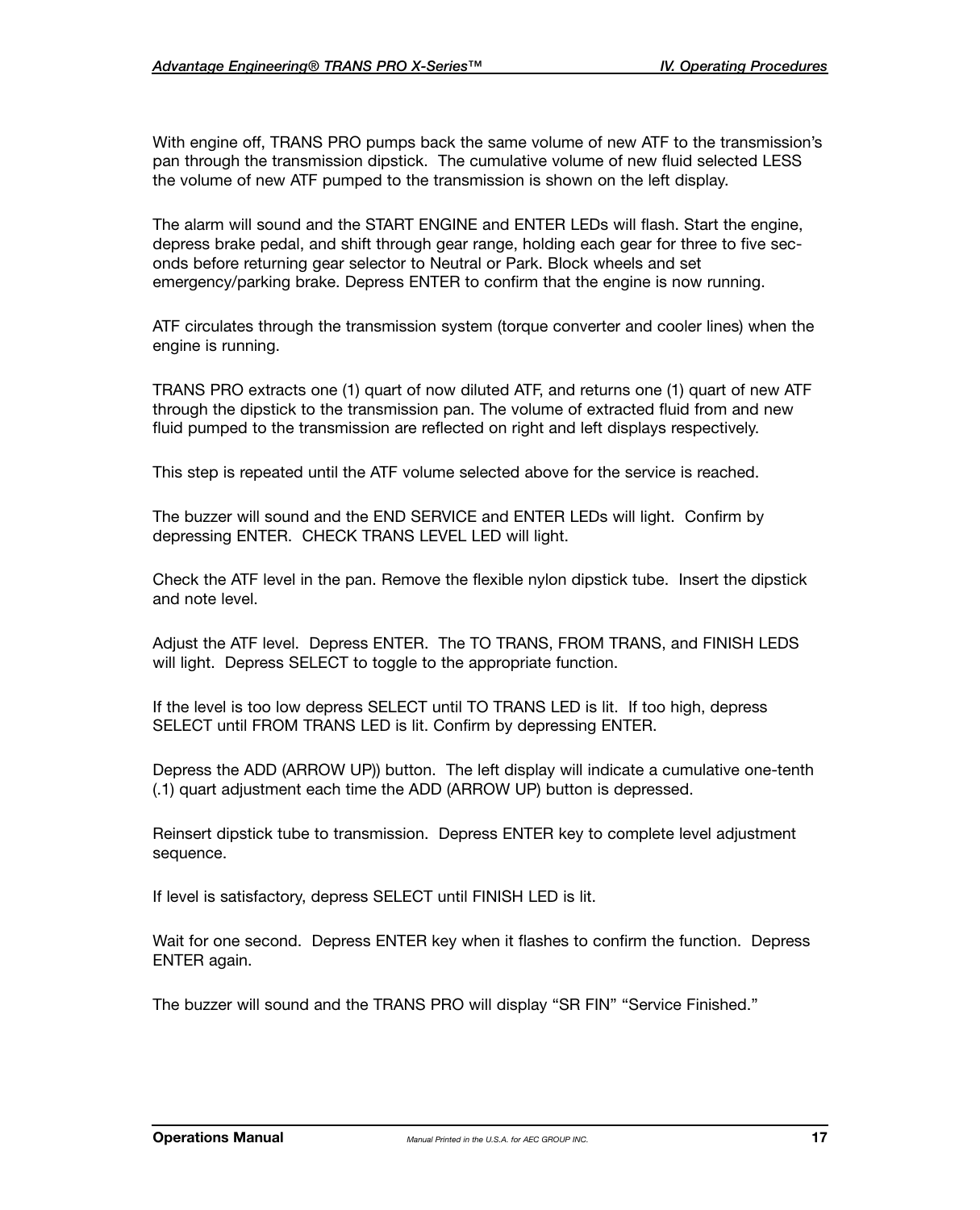#### *3.04* **COOLER ONLY MODE – OPERATING PRODECURE**

**(Used ATF and new ATF are transferred through the cooler lines to the transmission system with this mode**

**NOTE:** Confirm vehicle and transmission are at operating temperature before initiating service!

Power up. Connect power cord to 12.0 VDC battery. **REFER TO BATTERY VOLTAGE CHART ON PAGE 14.** Connect the positive lead of the equipment to the positive lead of the battery first. Connect the negative lead of the equipment to vehicle ground as far away from the battery as the leads will allow to prevent sparking and igniting of battery gases. Note: The REVERSED POLARITY LED will light if connected improperly.

The TRANS PRO+ will self test. The buzzer will sound, all LEDs and display segments will light briefly, and software version will be displayed.

Identify and select an appropriate Automatic Transmission cooler line. Disconnect and attached appropriate adapters to the previously selected cooler line, either at transmission or at radiator, whichever is most convenient.

Attach cooler line adapters to TRANS PRO+ selector valve assembly. Disconnect TRANS PRO+ red and black hoses from dipstick nozzle assembly and attach lines to fittings on selector valve assembly.

The SELECT key and DIPSTICK ONLY, COOLER ONLY, DRAIN WASTE TANK, AND TOTAL COUNT LEDs will light and flash.

Depress the SELECT key until only the LED for the COOLER ONLY function is illuminated. Pause for one second.

The ENTER key LED will then light and flash. Depress ENTER to confirm.

The left display indicating the quantity of new ATF for the service will show "12" and the ADD (ARROW UP) and SUBTRACT (ARROW DOWN) LEDs will flash.

Select the quantity of ATF to be used for the service (default is 12 quarts; minimum is 6 quarts, maximum is 32 quarts). Add or subtract in one (1) quart increments by depressing the ADD (ARROW UP) or SUBTRACT (ARROW DOWN) buttons below the display. Depress ENTER key to confirm the quantity displayed.

The alarm will sound and the START ENGINE and ENTER LEDs will flash. Press ENTER to start the ATF service, then start the engine.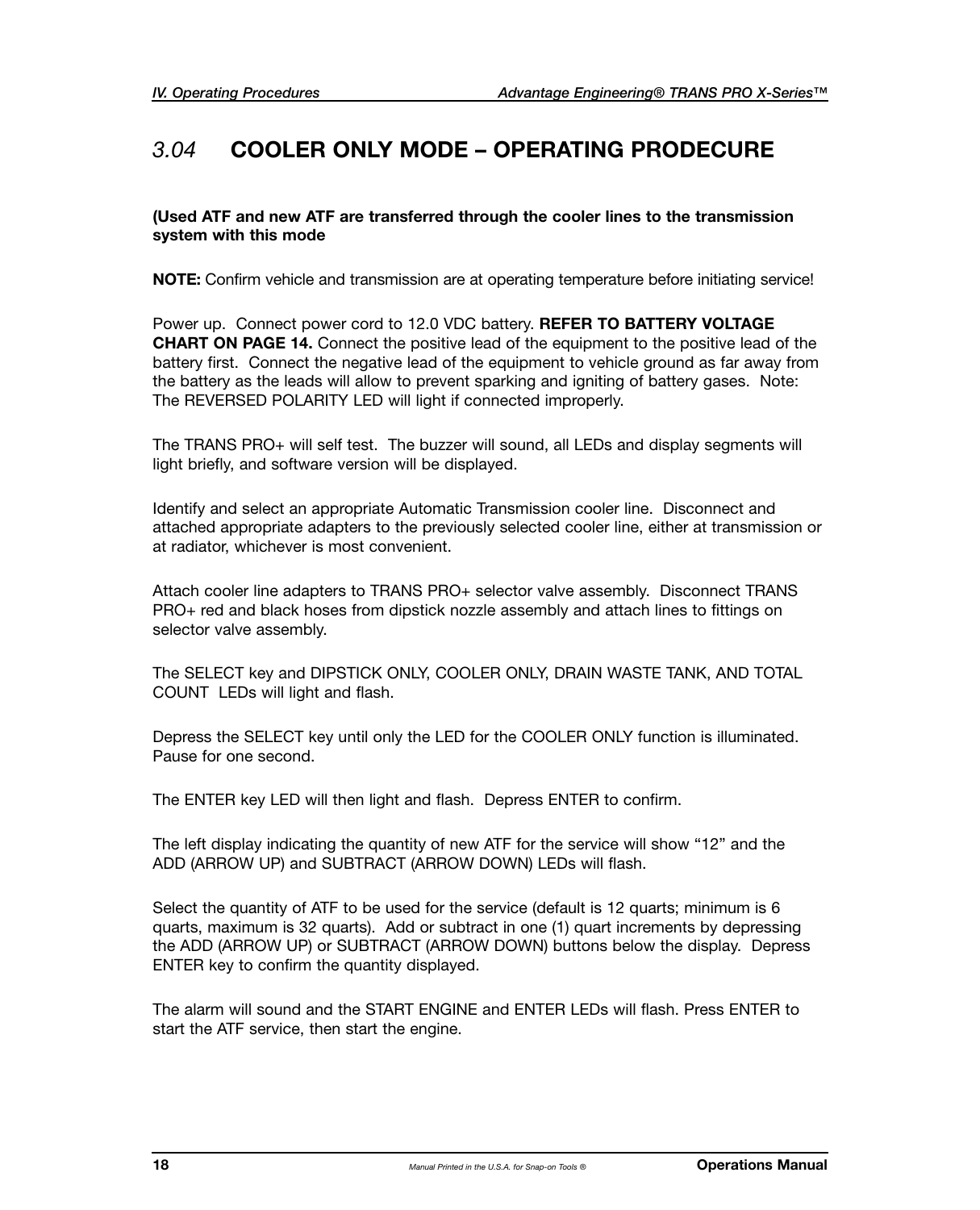When conditions are correct (i.e. fluid temperature up to operating temperature and correct gear range selected), ATF circulates through the transmission system when the engine is running.

TRANS PRO+ extracts 1 quart used ATF from the cooler line. The TRANS PRO+ then pumps back the same amount (1 quart) of new fluid through the other cooler line. This continues until the ATF volume selected for the service is reached.

**NOTE:** If flow from transmission is too slow, depress brake pedal and shift transmission to neutral. Block wheels to secure vehicle in Neutral range.

When selected amount of fluid has been exchanged, TRANS PRO+ will go into a bypass mode in which the circulating transmission fluid "bypasses" the machine but continues to safely flow through the cooler circuit. Buzzer will sound and END SERVICE and ENTER LEDs will flash. Confirm by depressing ENTER.

CHECK TRANS LEVEL LED flashes. Buzzer sounds five (5) times. CHECK TRANS LEVEL LED then goes solid. TO TRANS, FROM TRANS, FINISH, AND SELECT LEDs flash.

Adjust the ATF level. Depress ENTER. The TO TRANS, FROM TRANS, and FINISH LEDS will light. Depress SELECT to toggle to the appropriate function. If the level is too low depress until TO TRANS LED is lit. If too high, depress until FROM TRANS LED is lit.

Depress the ADD (ARROW UP)) button. The left display will indicate a cumulative one-tenth (.1) quart adjustment each time the ADD (ARROW UP) button is depressed.

If level is satisfactory, depress until FINISH LED is lit.

Wait for one second. Depress ENTER key when it flashes to confirm the function. Depress ENTER again.

The TRANS PRO+ will display SR FIN "Service Finished." Confirm by depressing ENTER.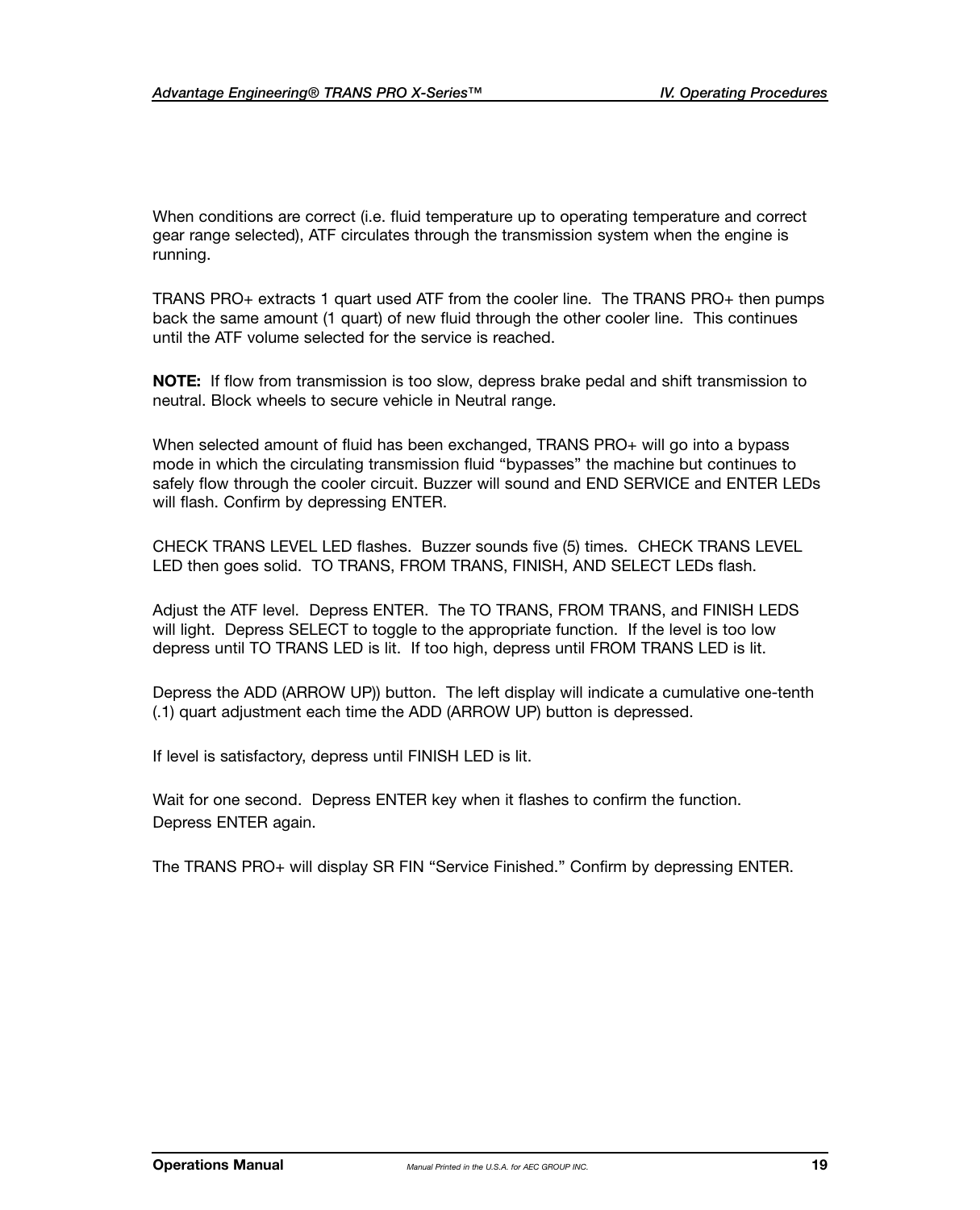#### *3.05* **MANUAL/TOP OFF MODE – OPERATING PRODECURE**

**(Used ATF and new ATF are transferred through the transmission's dipstick tube to the transmission system with this mode)**

This mode is used when the transmission pan needs to be removed (to change gaskets or replace filter). It is also used to top off the ATF fluid level when necessary.

**NOTE:** Confirm vehicle and transmission are at operating temperature before initiating service!

Power up. Connect power cord to 12.0 VDC battery. **REFER TO BATTERY VOLTAGE CHART ON PAGE 14.** Connect the positive lead of the equipment to the positive lead of the battery first. Connect the negative lead of the equipment to vehicle ground as far away from the battery as the leads will allow to prevent sparking and igniting of battery gases. Note: The REVERSED POLARITY LED will light if connected improperly.

The TRANS PRO will self test. The buzzer will sound, all LEDs and display segments will light briefly, and software version will be displayed.

The SELECT key and DIPSTICK ONLY, MANUAL/TOP-OFF, DRAIN WASTE TANK, and TOTAL COUNT LEDs will light and flash (additional COOLER LINE LED visible on TRANS PRO+ model).

Remove dipstick from transmission. Note dipstick length. Insert flexible nylon dipstick tube to length of dipstick being mindful that it may be necessary to insert slightly farther until the bottom of the pan is reached.

Depress the SELECT key until the LED for the proper function is lit. (Note: The lit LED will move from option to option i.e. MANUAL/TOP-OFF, DRAIN WASTE TANK, and TOTAL COUNT, etc. each time it is depressed). When the LED for the MANUAL/TOP-OFF mode is lit and flashing, pause for one second.

The ENTER key LED will then light and flash. Depress ENTER to confirm.

The CHECK TRANS LEVEL LED will light. TO TRANS, FROM TRANS, FINISH, and SELECT LEDs will flash. The display will also flash DRN PAN. Depress the SELECT key to toggle between these four selections. Pause when the LED for the appropriate selection or the DRN PAN display is lit. Depress ENTER to confirm.

If TO TRANS or FROM TRANS is selected, follow the procedure below.

Depress the ADD (ARROW UP) key to enter the volume of new ATF to be added (if TO TRANS is selected). This key is also used to enter the volume of ATF to be extracted (if FROM TRANS is selected). The volume for adding or extracting is measured in increments of .1 (1/10) quart.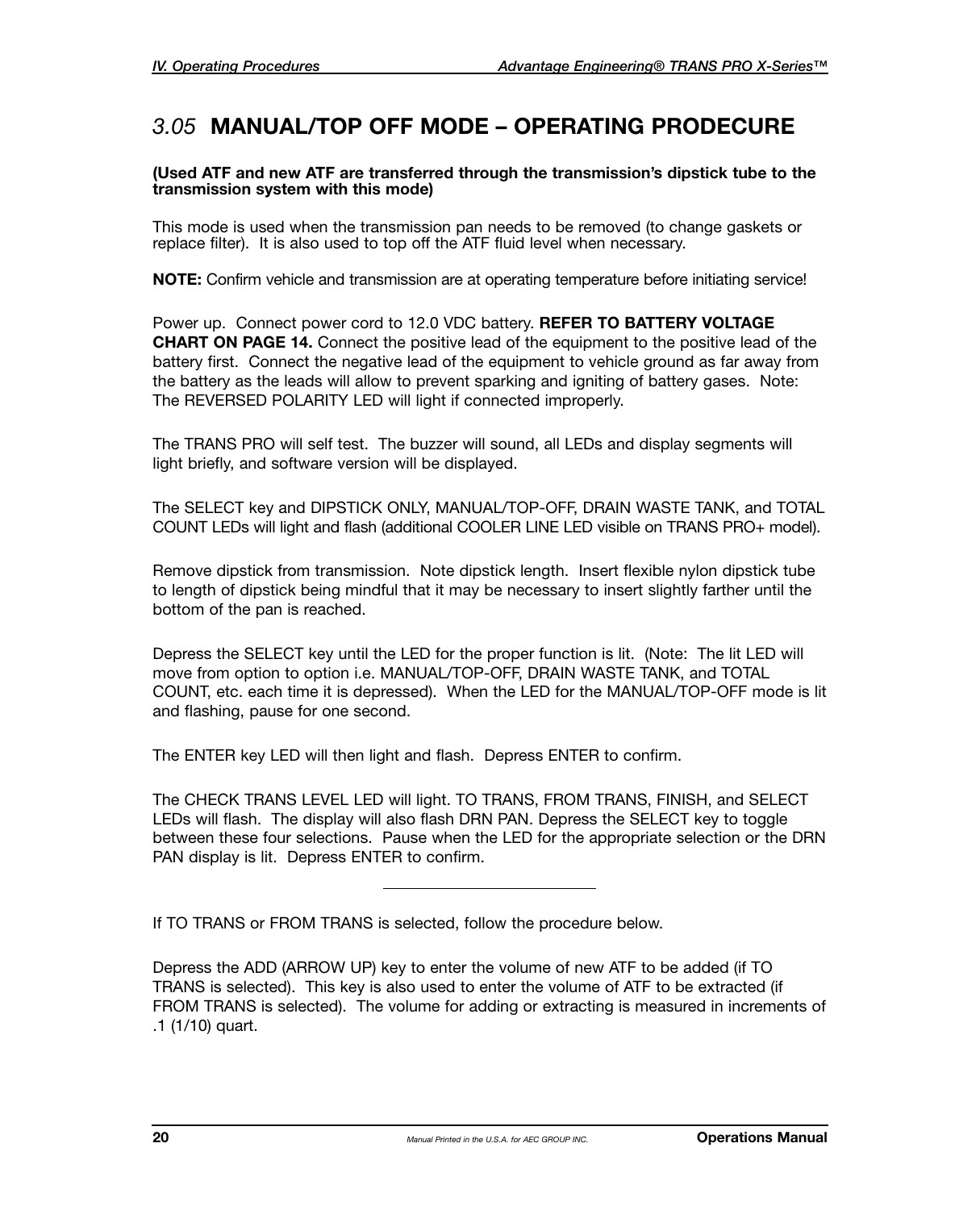Pause after the correct volume is selected. The ENTER key LED will light and flash. Depress ENTER to start the transfer of fluid.

When the TO TRANS or FROM TRANS function is finished, the CHECK TRANS LEVEL LED will light. Check the ATF level with dipstick. If further adjustment is desired, repeat the above sequence. When satisfied with fluid level, depress SELECT to illuminate FINISH LED. Depress ENTER to confirm completion of desired mode. Display will indicate SR FIN.

If the DRAIN PAN is selected, follow the procedure below.

Depress ENTER to start the service. TRANS PRO purges internal fluid lines and then extracts used ATF from the transmission pan until empty.

When the DRN PAN service is complete, the CHECK TRANS LEVEL LED will light. TO TRANS, FROM TRANS, FINISH, and FINISH LEDs will light. The display will also flash DRN PAN. Complete the transmission pan service (i.e. filter change/gasket change).

When the transmission pan service is complete (i.e. filter change/gasket change), depress SELECT, toggling between the flashing selections until the TO TRANS LED is lit. Pause for one second. Depress ENTER to confirm. The volume of fluid extracted from the DRN PAN service is shown on the right display. Depress the ADD (ARROW UP) key to enter the volume of new ATF to be added. Depress ENTER. TRANS PRO will transfer selected volume of new ATF to transmission pan.

The procedures, TO TRANS and FROM TRANS can be repeated. Note the fluid level after each procedure. When the fluid level is satisfactory confirm by selecting FINISH. Pause for a second. The ENTER LED will flash. Depress the ENTER key. Depress ENTER again.

The TRANS PRO will display SR FIN "Service Finished."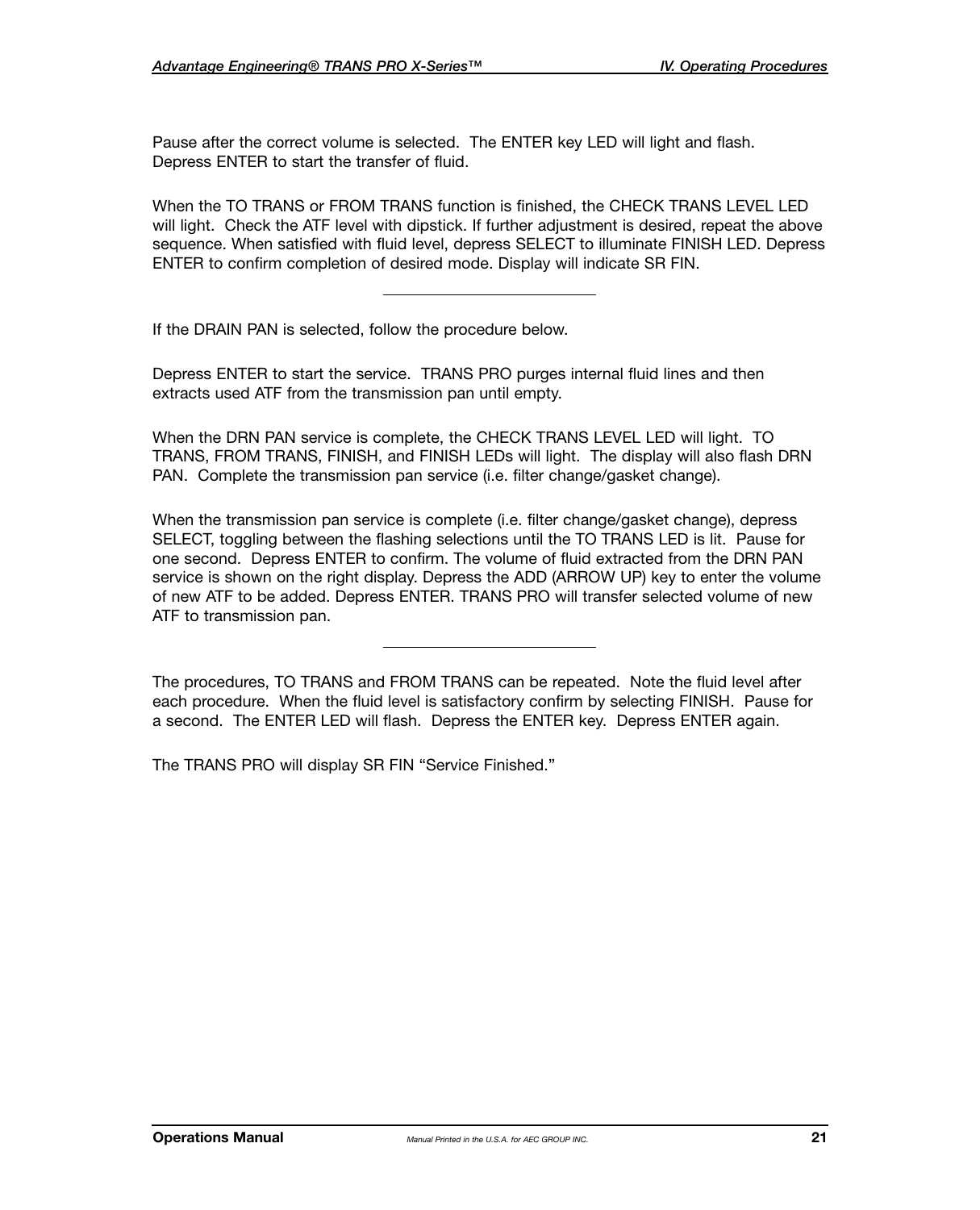#### *3.06* **DRAIN WASTE TANK – OPERATING PRODECURE**

#### **(Used ATF is transferred from the internal waste tank of TRANS PRO through the drain adapter to external waste ATF reservoir with this mode)**

Power up. Connect power cord to 12.0 VDC battery. **REFER TO BATTERY VOLTAGE CHART ON PAGE 14.** Connect the positive lead of the equipment to the positive lead of the battery first. Connect the negative lead of the equipment to vehicle ground as far away from the battery as the leads will allow to prevent sparking and igniting of battery gases. Note: The REVERSED POLARITY LED will light if connected improperly.

The TRANS PRO will self test. The buzzer will sound, all LEDs and display segments will light briefly, and software version will be displayed.

The SELECT key and DIPSTICK ONLY, MANUAL/TOP-OFF, DRAIN WASTE TANK, AND TOTAL COUNT LEDs will light and flash (additional COOLER LINE LED visible on TRANS PRO+ model).

Depress the SELECT key until the LED for the proper function is lit. (Note: The lit LED will move from option to option i.e. MANUAL/TOP-OFF, DRAIN WASTE TANK, and TOTAL COUNT, etc. each time it is depressed). When the LED for the DRAIN WASTE TANK mode is lit and flashing, pause for one second.

Attach drain adapter to red hose and place into external waste ATF reservoir.

The ENTER key LED will then light and flash. Depress ENTER to confirm.

Display will register used ATF being discharged.

The buzzer will sound and the FINISH and ENTER LEDs will flash when the drain cycle is completed. Depress ENTER key. Depress ENTER again.

The TRANS PRO will display "SR FIN," "Service Finished." when the waste tank is completely drained.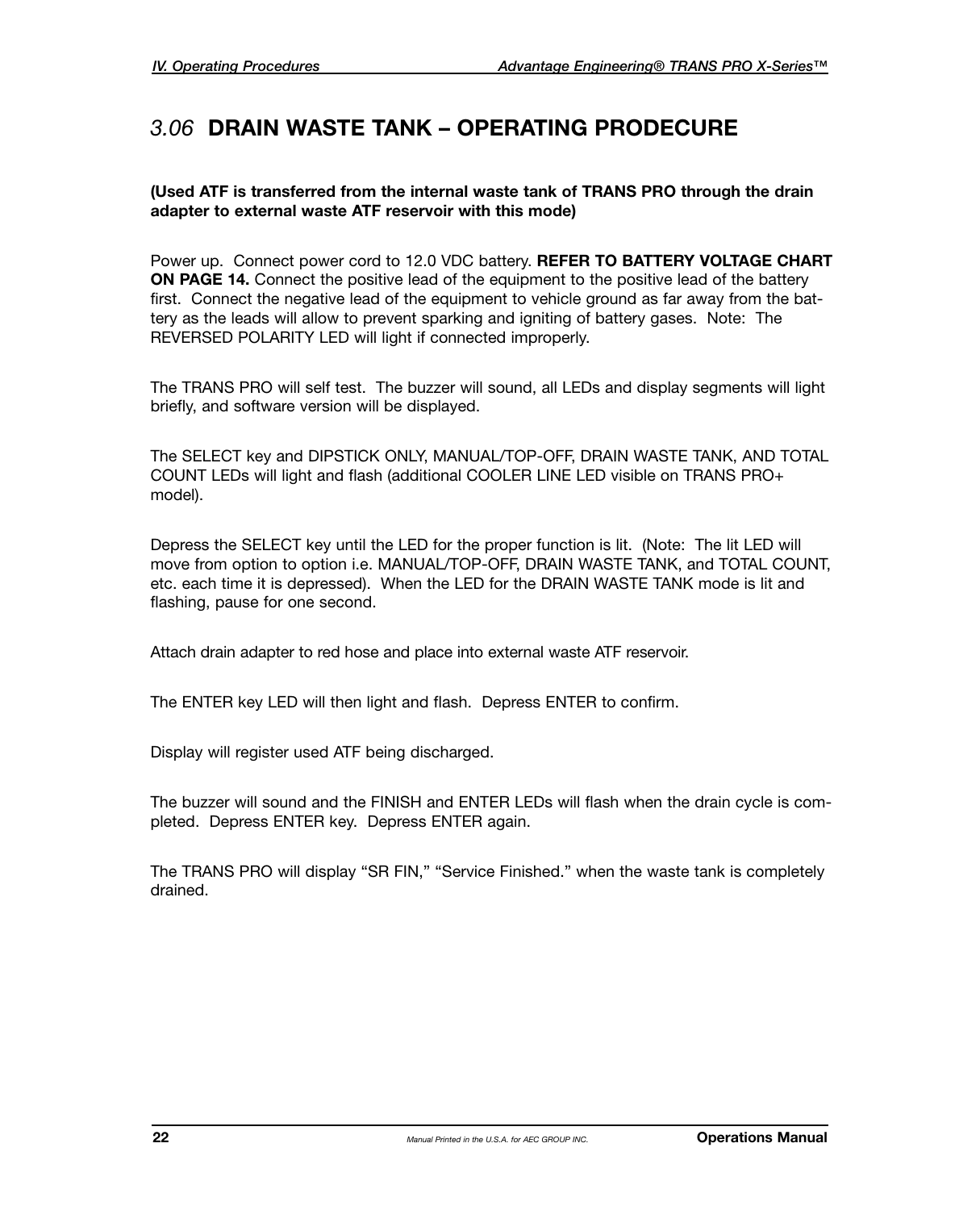#### *3.07* **TOTAL COUNT – OPERATING PRODECURE**

#### **(Used ATF is transferred from the internal waste tank of TRANS PRO through the drain adapter to an external waste ATF reservoir with this mode)**

Power up. Connect power cord to 12.0 VDC battery. Connect the positive lead of the equipment to the positive lead of the battery first. Connect the negative lead of the equipment to vehicle ground as far away from the battery as the leads will allow to prevent sparking and igniting of battery gases. Note: The REVERSED POLARITY LED will light if connected improperly.

The TRANS PRO will self test. The buzzer will sound, all LEDs and display segments will light briefly, and software version will be displayed.

The SELECT key and DIPSTICK ONLY, MANUAL/TOP-OFF, DRAIN WASTE TANK, AND TOTAL COUNT LEDs will light and flash.

Depress the SELECT key until the LED for the proper function is lit. (Note: The lit LED will move from option to option i.e. MANUAL/TOP-OFF, DRAIN WASTE TANK, and TOTAL COUNT, etc. each time it is depressed). When the LED for the DRAIN WASTE TANK TOTAL COUNTmode is lit and flashing, pause for one second.

The ENTER key LED will then light and flash. Depress ENTER to confirm.

The display will show total services performed. The FINISH LED will also flash. Depress ENTER to return to mode selection after you note the total services.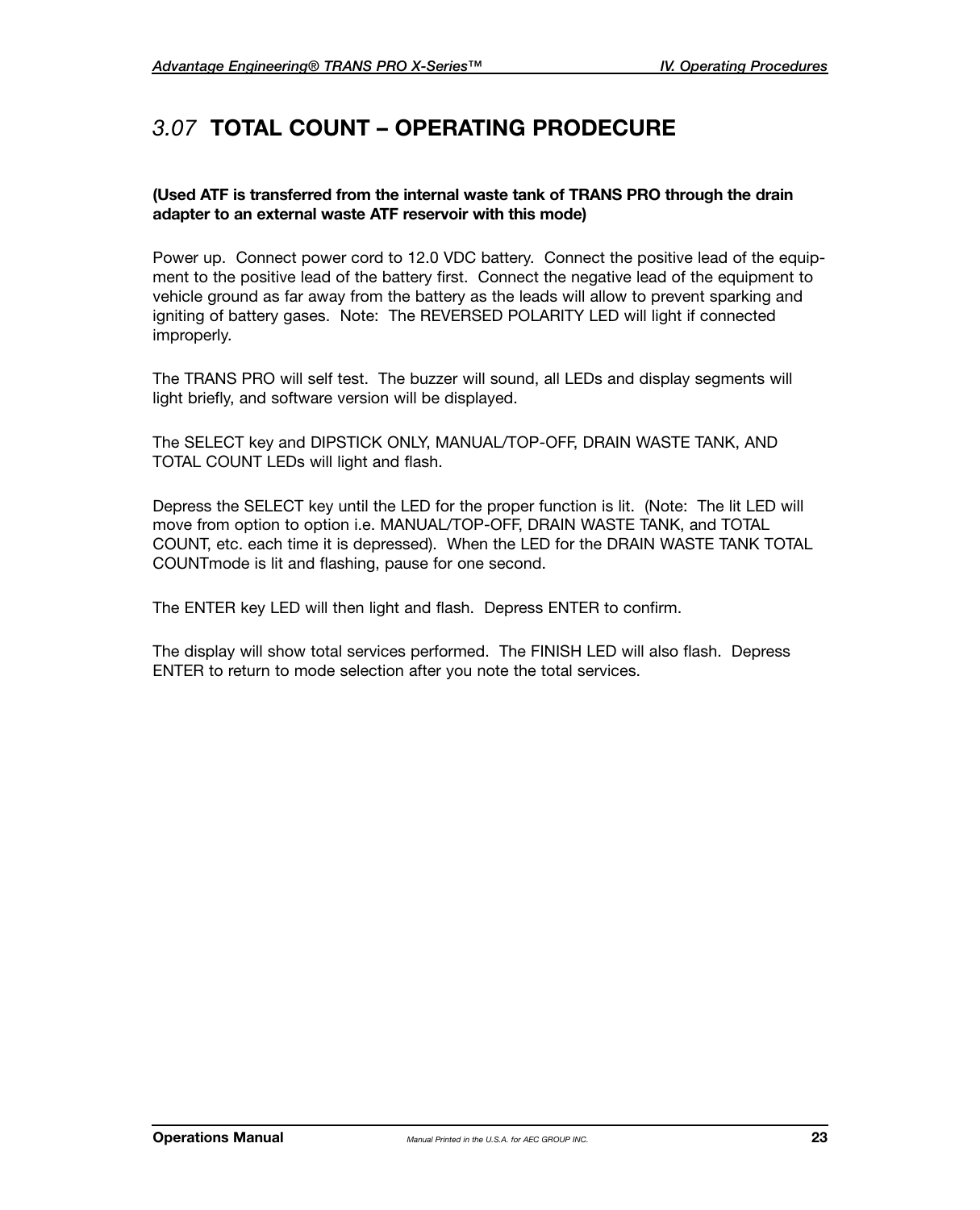## **V. TROUBLESHOOTING GUIDE & ADDITIONAL HELP**

#### *4.01* **TROUBLESHOOTING GUIDE & ADDITIONAL HELP**

#### **PROBLEM: Reversed Polarity LED is on and the unit is not operational**

- **SOLUTION:** Polarity is Reversed on vehicle's battery connection. Check connection; Red to positive and Black to vehicle ground as far away from the battery as leads will allow.
- **PROBLEM: The unit will not power up.**
- **SOLUTION:** Check for proper connection on power leads. Verify proper voltage at battery (see Battery Voltage Chart on page 14).

**NOTE:** If voltage was incorrect (above 18.0 VDC) disconnect leads and reconnect to proper power source. This will reset unit.

- **PROBLEM: Pump is running but unit will not build pressure.**
- **SOLUTION:** Check for proper connection on power leads. Verify proper voltage at battery (see Battery Voltage Chart on page 14).
- **PROBLEM: Unit performs poorly.**
- **SOLUTION:** Check hoses for damage.
	- Check power leads for cuts or frays.
- **PROBLEM: Does not pull fluid from transmission.**
- **SOLUTION:** Verify voltage output from battery (12.6VDC or above).
	- Verify that power leads are securely connected to battery.
	- Verify that black external hose is properly connected to wand assembly.
	- Verify proper seal on dipstick tube and wand connection.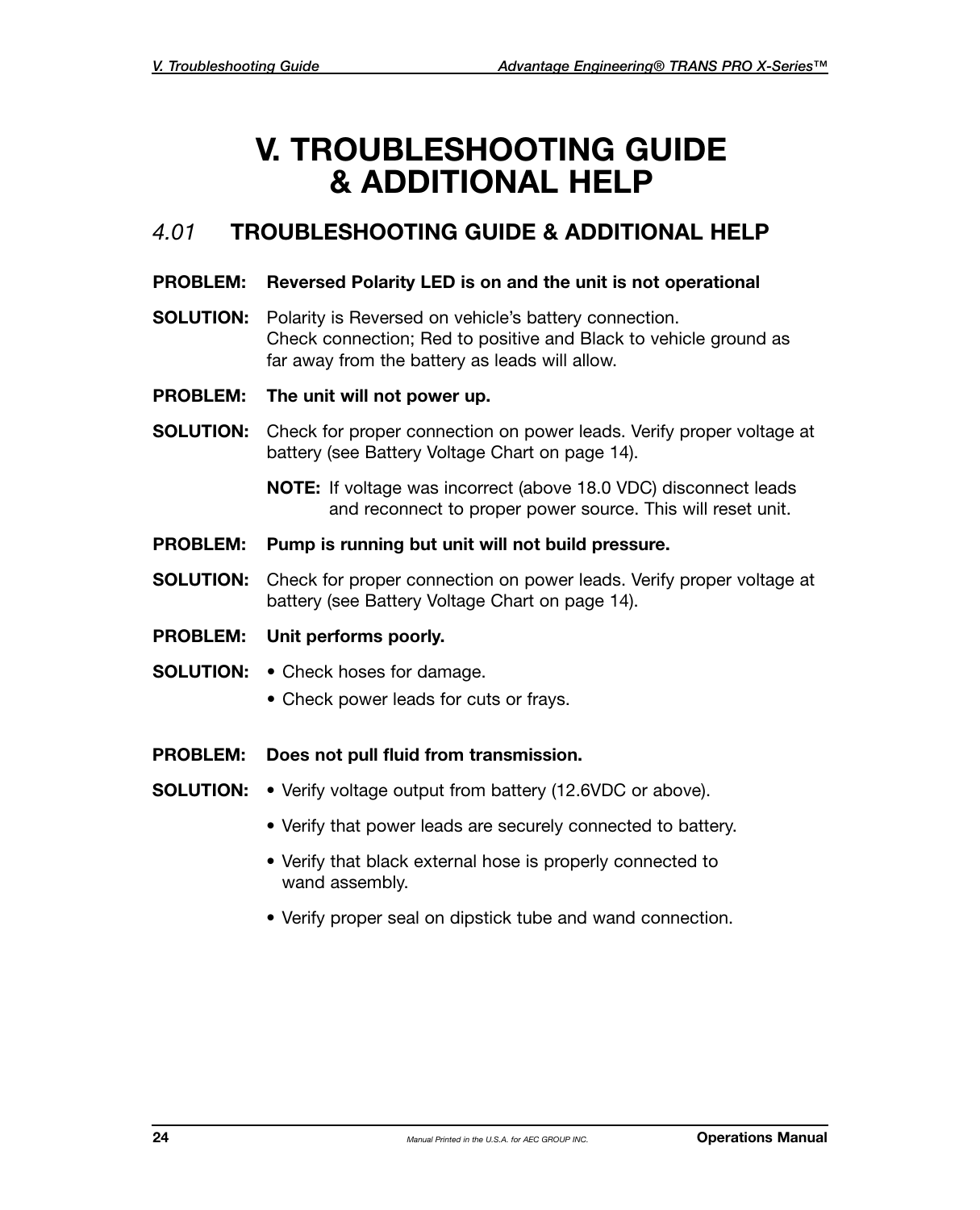

• If dipstick tube with nut and 2 piece ferrule, make sure that two piece ferrule has proper orientation and nut is tight.



• If dipstick tube with push lock fitting, make sure that tube has a proper seal in the push lock fitting. Remove tube from fitting and check tube OD for distortions. If distorted, cut 1/2" length with razor blade and reinstall.



• Check main strainer. Make sure O-ring is present, properly seated and bowl is hand tight.

#### **ADDITIONAL HELP**

**Please verify that items 1-4 above have been reviewed before calling of additional assistance.**

**In the unlikely event that problems persist with the unit call Technical Support, have you model and serial numbers available before you call.** 

> **Remember to send in your warranty card, otherwise service will be delayed.**

**1-877-906-1395 (U.S. AND CANADA)**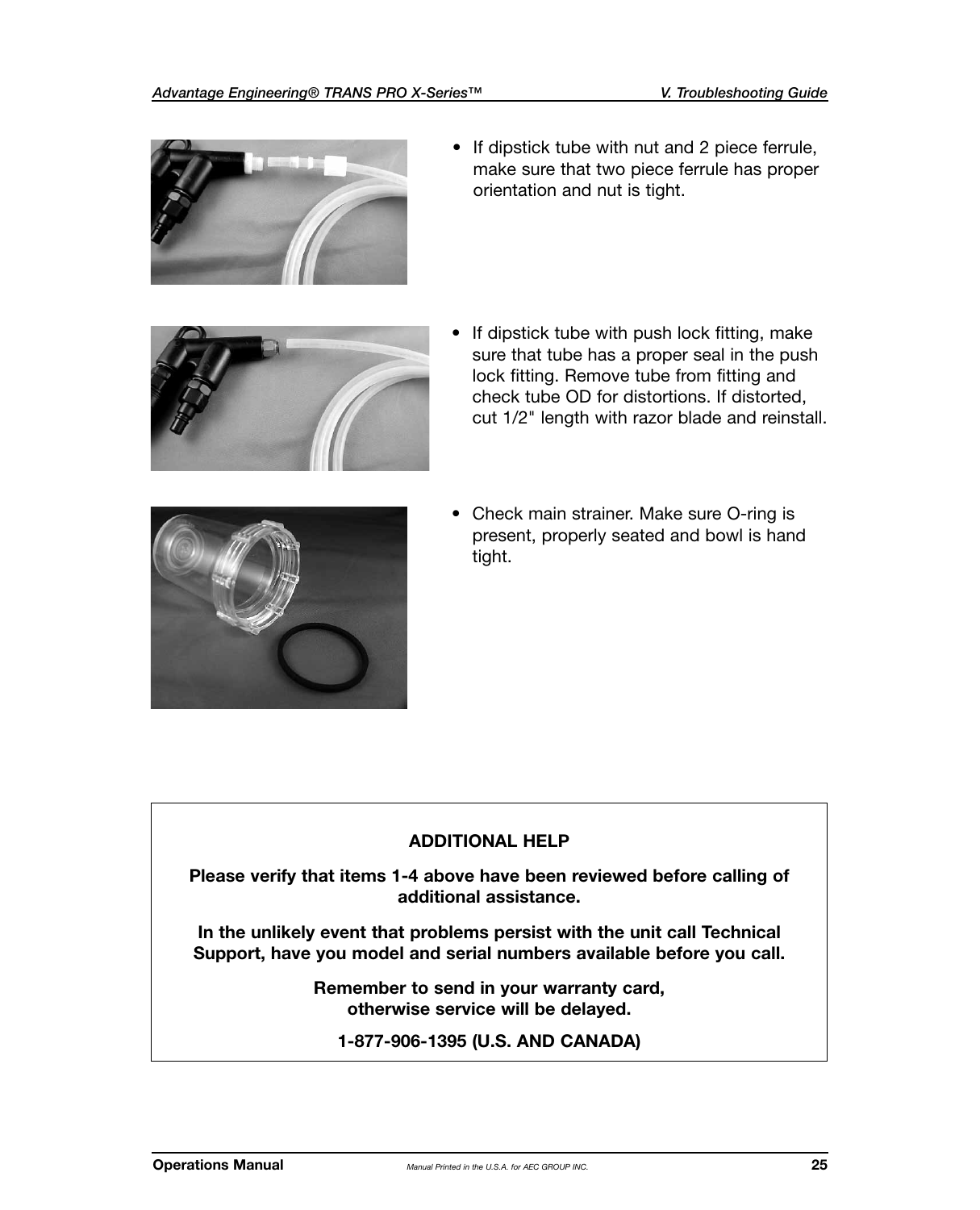## **APPENDIX A - ADAPTERS**

#### *5.01* **ADAPTERS**

| PART #        |                | QTY. DESCRIPTION                                       | PICTURE                                                                                                                                                                                                                                          | APPLICATION                  |
|---------------|----------------|--------------------------------------------------------|--------------------------------------------------------------------------------------------------------------------------------------------------------------------------------------------------------------------------------------------------|------------------------------|
| 1419-98-00-3  | 1              | M14 CAPNUT                                             |                                                                                                                                                                                                                                                  | <b>IMPORT</b>                |
|               |                | LISE WITH BANJO BOLT 6007-14-20-3                      |                                                                                                                                                                                                                                                  |                              |
| 1602-14-00-2  | s              | M14 COPPER WASHER<br>USE WITH BANJO BOLT 6007-14-20-3. | $\rm{OO}$                                                                                                                                                                                                                                        | <b>IMPORT</b>                |
| 2025-12-20-0  | 1              | QUICK DISC. PLUG S/25 X 1/4"FPT.                       |                                                                                                                                                                                                                                                  | <b>DOMESTIC</b>              |
| 2025-13-20-11 | 2              | OUICK DISC. PLUG S/25 X 1/4"MPT.                       |                                                                                                                                                                                                                                                  | <b>DOMESTIC</b>              |
| 2025-32-22-0  | $\mathbf{I}$   | QUICK DISC. PLUG S/25 X 3/8"FPT                        |                                                                                                                                                                                                                                                  | <b>DOMESTIC</b>              |
| 2025-33-20-0  | Э.             | QUICK DISC. PLUG S/25 X 3/8"MPT                        | تتكلأ                                                                                                                                                                                                                                            | <b>DOMESTIC</b>              |
| 2030-31-21-0  | 1              | DRAIN HOSE ASSY S/48 X 9 HOSE.                         |                                                                                                                                                                                                                                                  | DRAIN                        |
| 2102-07-20-1  | 8.             | 1/2" TO 29/32" HOSE CLAMP                              |                                                                                                                                                                                                                                                  | WASTE TANK<br><b>GENERAL</b> |
|               |                |                                                        | $O$ $O$                                                                                                                                                                                                                                          |                              |
| CO07-14-20-3  | 1.             | M14 BANJO BOLT (LONG)                                  |                                                                                                                                                                                                                                                  | <b>IMPORT</b>                |
| 6301-01-01-3  | 1.             | #6 FEMALE X SAE 45 DEC.FLARE                           |                                                                                                                                                                                                                                                  | DOMESTIC-<br><b>IMPORT</b>   |
| 6302-02-01-3  | 1.             | 5/8"-18 FEMALE X 45 DEG. INVERTED                      |                                                                                                                                                                                                                                                  | <b>DOMESTIC-</b>             |
|               |                | FLARE (SHOHT)                                          |                                                                                                                                                                                                                                                  | <b>IMPORT</b>                |
| 6303-06-01-7  | 1              | 1/4"(M6)OPEN END HOSE ASSY                             | <b><i><u>Contract Contract Contract Contract Contract Contract Contract Contract Contract Contract Contract Contract Contract Contract Contract Contract Contract Contract Contract Contract Contract Contract Contract Contract Con</u></i></b> | <b>GENERAL</b>               |
| E303-08-01-7  | 1              | 5/16"(M8)OPEN END HOSE ASSY                            |                                                                                                                                                                                                                                                  | <b>GENERAL</b>               |
| 6303-10-01-7  | 1              | 3/8"(M10)OPEN END HOSE ASSY                            |                                                                                                                                                                                                                                                  | GENERAL                      |
| E303-12-01-7  | 1.             | 1/2"(M12)OPEN END HOSE ASSY                            | $1 - 2$                                                                                                                                                                                                                                          | <b>GENERAL</b>               |
| 6304-06-01-3  | 1              | 1/4"(M6)BAHB ASSY                                      |                                                                                                                                                                                                                                                  | GENEHAL                      |
| E304-08-01-3  | 1              | 5/16"(M8)EARB ASSY                                     | <b>SQUALIN</b>                                                                                                                                                                                                                                   | <b>GENERAL</b>               |
| 6304-10-01-3  | 1.             | 3/8"(M10)BARB ASSY                                     |                                                                                                                                                                                                                                                  | GENERAL                      |
| 6304-12-00-4  | L.             | 1/2" PUSH ON BARB X 3/8" PUSHLOCK.                     | <b>CONTRACTOR</b>                                                                                                                                                                                                                                | <b>GENERAL</b>               |
| £306-03-01-0  | 1.             | 5/16" X 90 FEMALE SNAPLCCK ASSY                        |                                                                                                                                                                                                                                                  | <b>DOMESTIC</b>              |
| 6308-05-01-0  | $\overline{z}$ | 3/8" X 90 FEMALE SNAPLOCK ASSY                         |                                                                                                                                                                                                                                                  | <b>DOMESTIC</b>              |
| E306-08-01-0  | ч.             | 1/2" X 90 FEMALE SNAFLOCK ASSY                         |                                                                                                                                                                                                                                                  | <b>DOMESTIC</b>              |
| 6307-03-01-3  | 1              | 5/8"-10 MALE(LONG) INVERTED FLARE                      | ≖≖                                                                                                                                                                                                                                               | <b>TORD</b>                  |
| E307-04-01-3  | 1              | 5/8"-18 FEMALE X SAE INVERTED FLARE                    |                                                                                                                                                                                                                                                  | <b>FORD</b>                  |
| 6309 02 01 3  | 1.             | 1/2" 20 FEMALE SAE INVERTED FLARE(SHORT)               |                                                                                                                                                                                                                                                  | DOMESTIC                     |
|               |                |                                                        |                                                                                                                                                                                                                                                  | <b>IMPORT</b>                |
| E308-03-01-3  | 1              | 1/2"-20 FEMALE SAE INVERTED FLARE (LONG).              | 居場                                                                                                                                                                                                                                               | <b>FORD</b>                  |
| C308-C4-01-3  | 1.             | 1/2"-20 MALE SAE INVERTED FLARE (LONG)                 |                                                                                                                                                                                                                                                  | FORD.                        |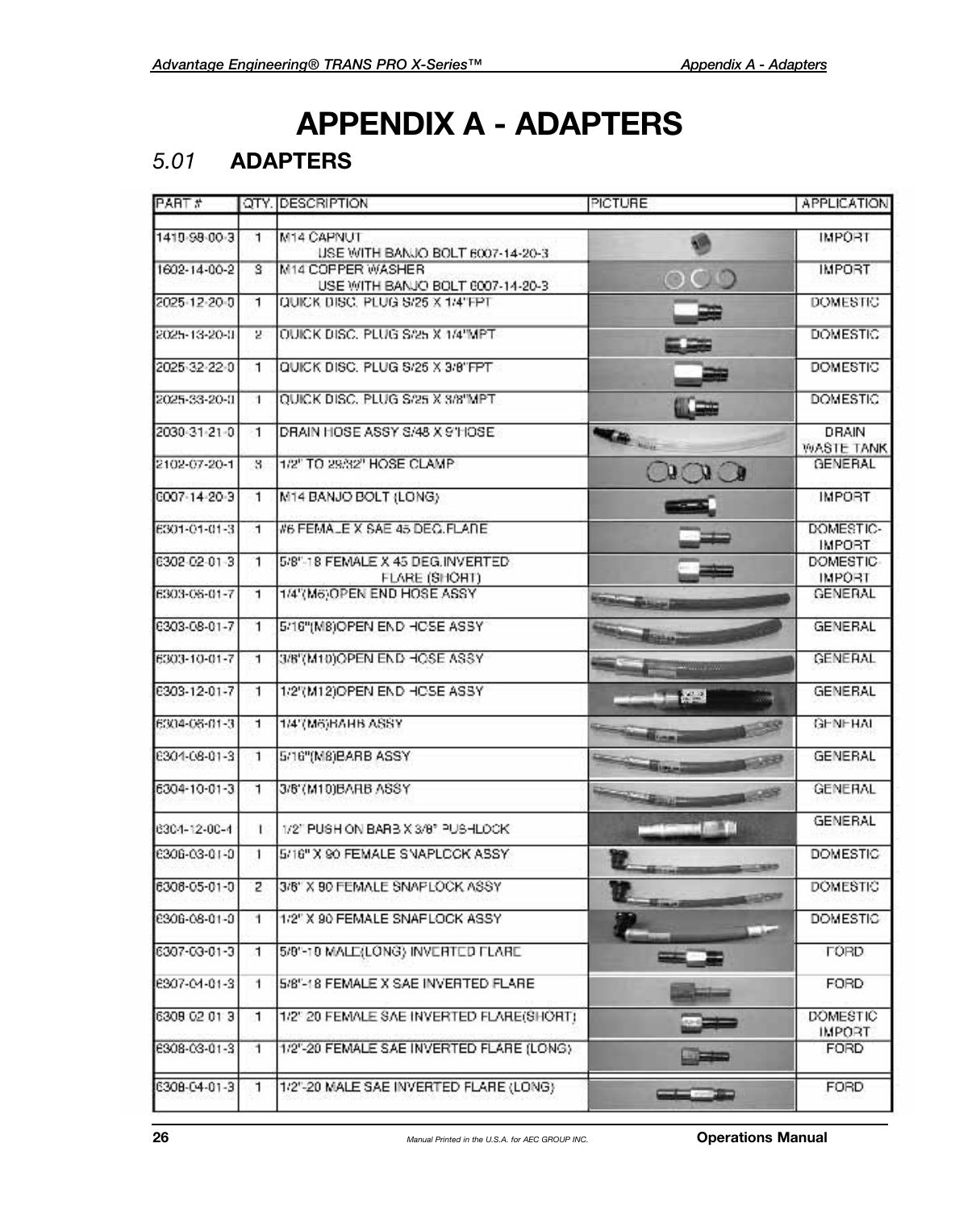### *5.01* **ADAPTERS (CONTINUED)**

| PART#        | QTY.          | <b>DESCRIPTION</b>                                      | <b>PICTURE</b>                                        | <b>APPLICATION</b>                        |
|--------------|---------------|---------------------------------------------------------|-------------------------------------------------------|-------------------------------------------|
| 6308-14-21-3 | $\mathcal{P}$ | M14 BANJO FITTING ASSY                                  | <b>MARKET BEEFINDERS</b><br>$-20.07$                  | <b>IMPORT</b>                             |
| 6310-10-08-3 |               | 3/8"MALE X 5/16" MALE SNAPLOCK                          |                                                       | DOMESTIC-<br><b>IMPORT</b>                |
| 6310-12-01-3 | 1             | 1/2" MALE SNAPLOCK                                      |                                                       | <b>CHRYSLER</b><br>V <sub>10</sub> DIESEL |
| 6310-16-01-3 |               | <b>M16 FEMALE SWIVEL ASSY</b>                           | $\frac{1}{2}$ (a) $\frac{1}{2}$ (a) (b) $\frac{1}{2}$ | <b>IMPORT</b>                             |
| 6311-01-01-3 |               | 3/8" MALE ANGLE STEP SNAPLOCK                           | كاكت كالمنابذ                                         | GM                                        |
| 6312-01-01-3 |               | 1/2" MALE ANGLE STEP SNAPLOCK                           |                                                       | <b>GM</b>                                 |
| 6313-01-01-3 |               | # 5 FEMALE 45 DEG. FLARE                                | $-$ 0.0 $-$                                           | DOMESTIC-<br><b>IMPORT</b>                |
| 6313-02-00-3 | 1             | # 5 $X$ # 6 SAE UNION                                   | <b>GLE</b>                                            | <b>CHRYSLER</b><br><b>FORD</b>            |
| 6318-05-01-3 | 1             | 1/2"-20 MALE INVERTED FLARE (SHORT)                     |                                                       | DOMESTIC-<br><b>IMPORT</b>                |
| 6318-06-01-3 |               | 5/8"-18 MALE X 45 DEG. INVERTED<br><b>FLARE (SHORT)</b> |                                                       | DOMESTIC-<br><b>IMPORT</b>                |
| 6319-06-00-4 |               | 3/8" MALE (SMALL ANGLE STEP) SNAPLOCK                   |                                                       | <b>FORD</b>                               |
|              |               |                                                         |                                                       |                                           |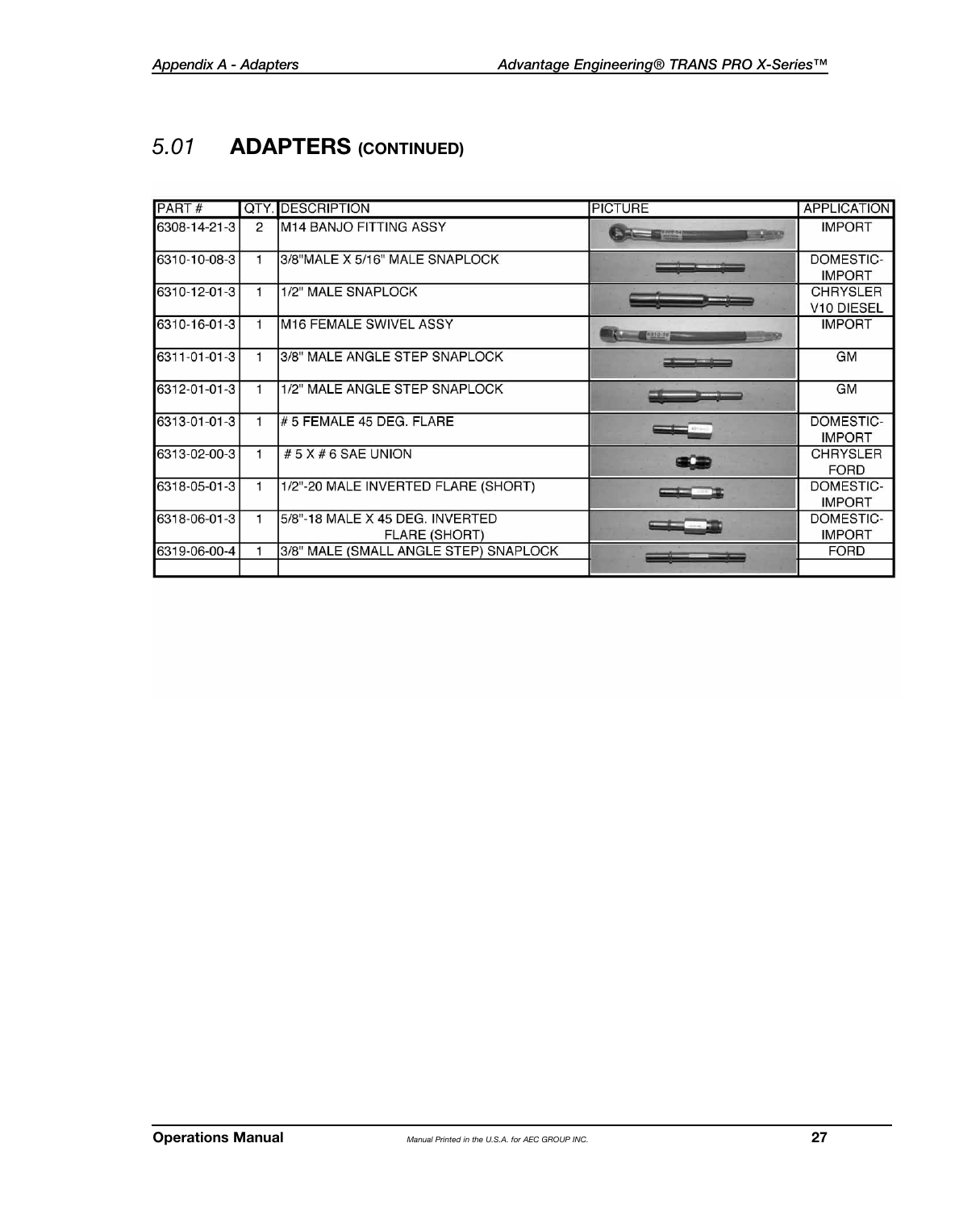## **APPENDIX B - REPLACEMENT PARTS**

#### *5.02* **REPLACEMENT PARTS**

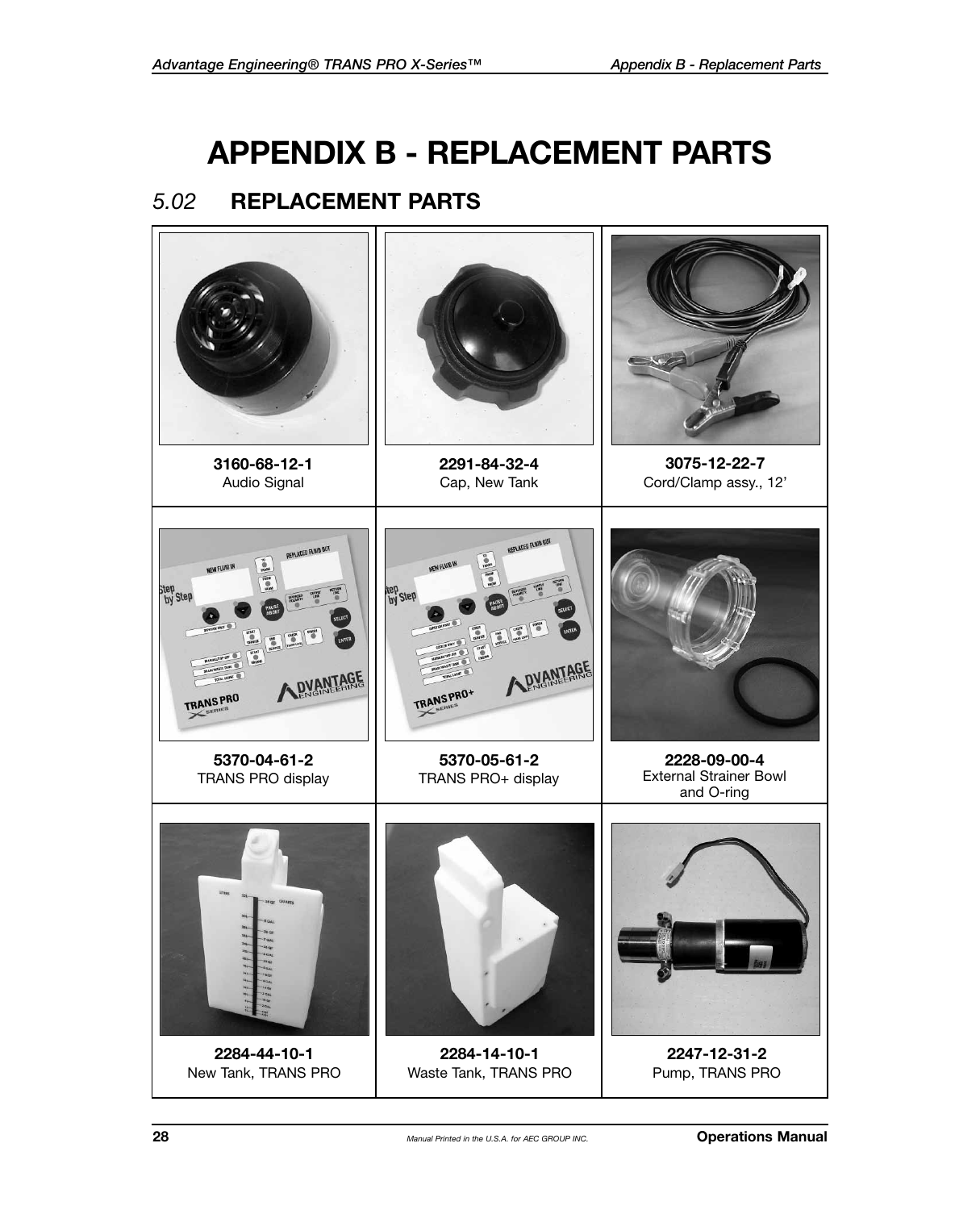#### *5.02* **REPLACEMENT PARTS (CONTINUED)**



#### **ORDERING ADAPTERS AND REPLACEMENT PARTS 1-877-906-1395 (U.S. AND CANADA)**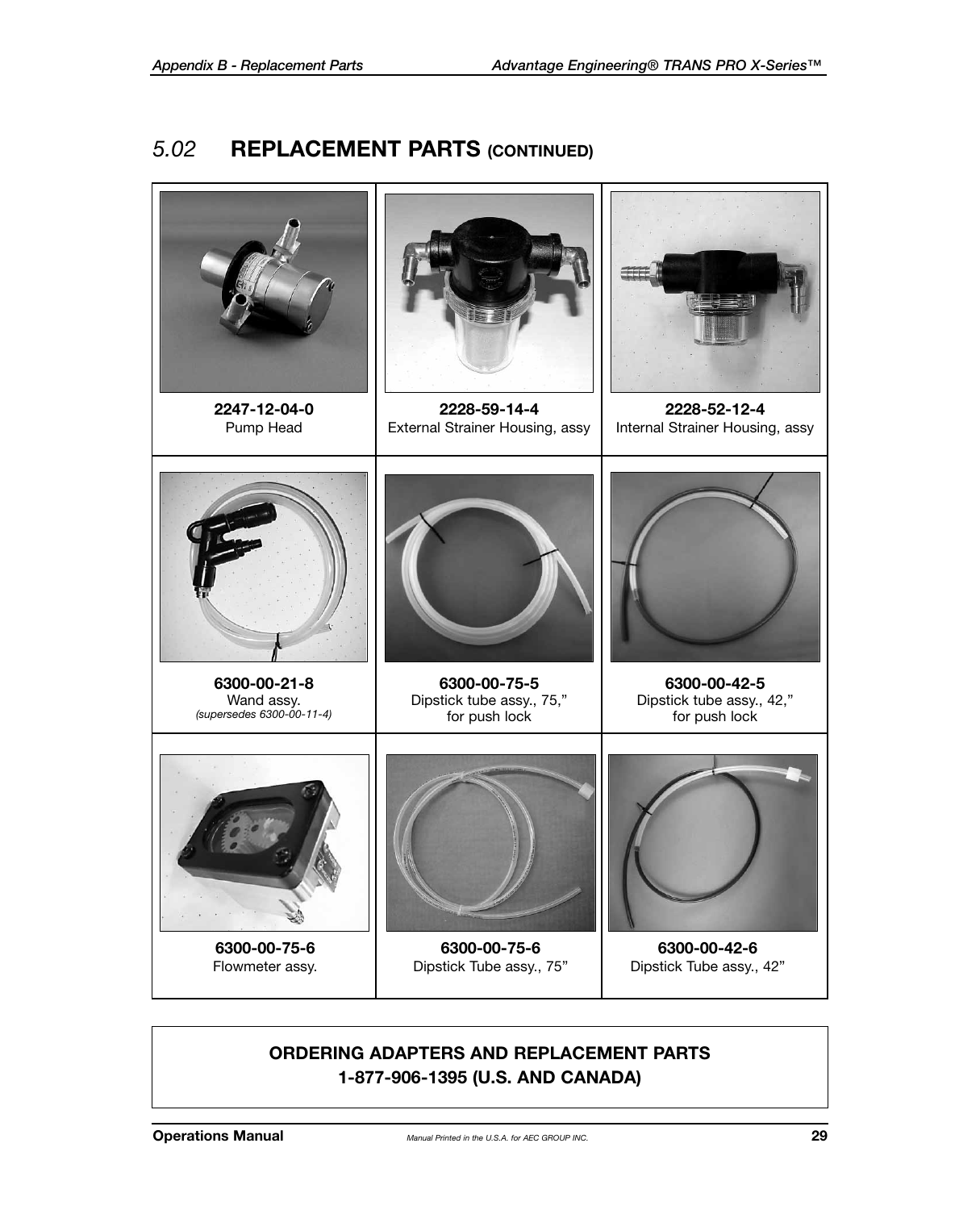#### *5.02* **REPLACEMENT PARTS (CONTINUED)**



#### **ORDERING ADAPTERS AND REPLACEMENT PARTS 1-877-906-1395 (U.S. AND CANADA)**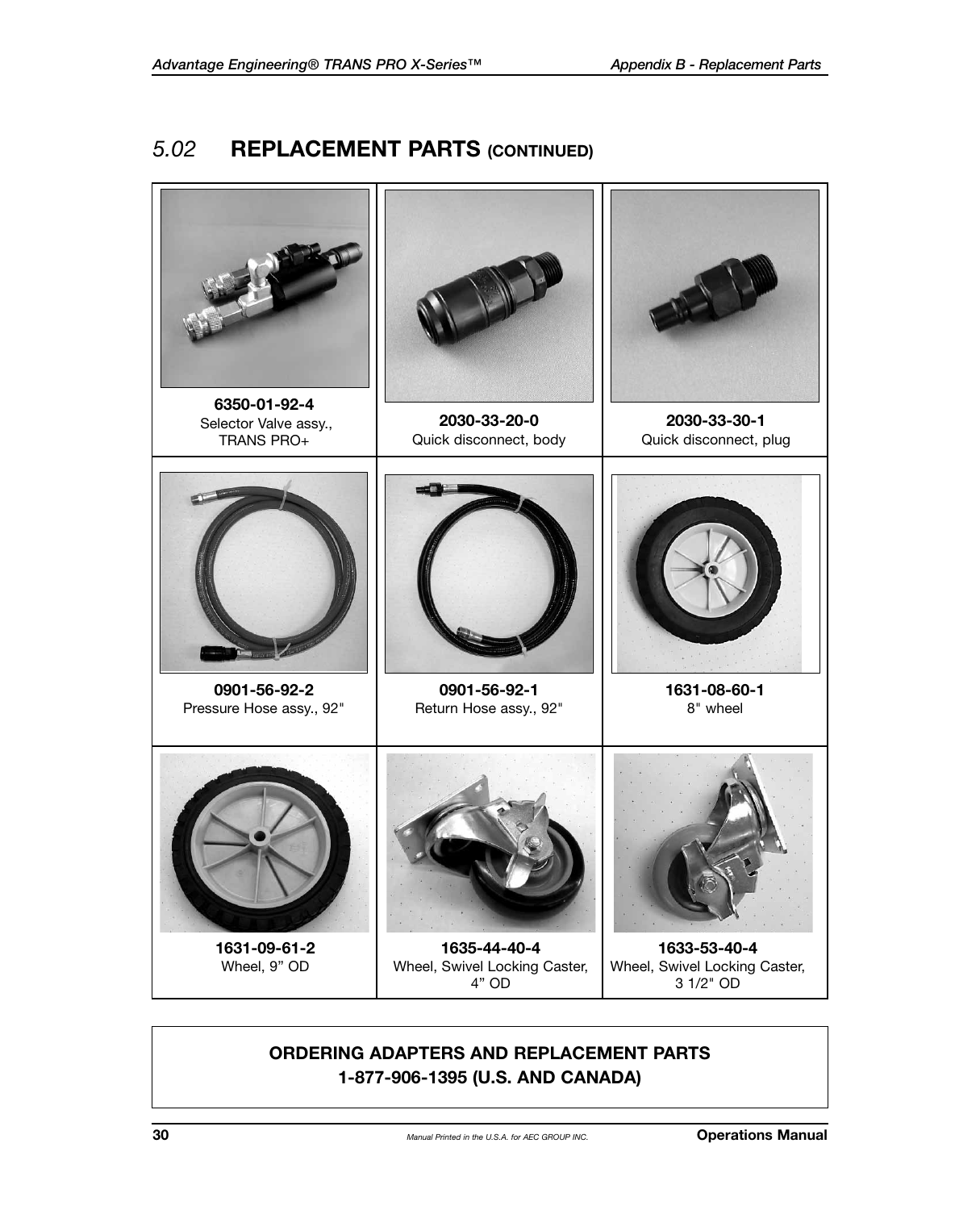#### *5.02* **REPLACEMENT PARTS (CONTINUED)**



#### **FLOW METER ASSY (BARB FITTINGS) 3107-54-21-4**

| NO. | PART NO.     | <b>DESCRIPTION</b>                           | <b>QTY</b>     |
|-----|--------------|----------------------------------------------|----------------|
|     | 3107-54-00-4 | BODY FLOW METER (TRANS ALL)                  | 1              |
| 2   | 1625-40-00-8 | MAGNET, CERAMIC ROD M5 X M20 LONG            | 2              |
| 3   | 1628-02-00-4 | <b>GEAR FLOW METER</b>                       | $\overline{2}$ |
| 4   | 5350-00-60-5 | LENS SUPPORT FLOW METER (BLACK)              |                |
| 5   | 1628-01-00-6 | LENS FLOW METER                              | 1              |
| 6   | 2354-40-14-1 | FITTING, 1/4"MPT X 3/8" BARB                 | 2              |
| 7   | 3106-51-00-5 | FLAT SENSOR FOR FLOW METER                   | 1              |
| 8   | 1017-10-60-9 | SCREW, 10-32" X 5/8" PHILIPS PANHEAD (BLACK) | 4              |
| 9   | 1007-12-54-5 | SCREW, 4-40" X 3/16" PANHEAD PHILIPS         | 2              |
| 10  | 6801-38-00-1 | O-RING, .138 BUNA-N (BLACK)                  | 1              |

#### **ORDERING ADAPTERS AND REPLACEMENT PARTS 1-877-906-1395 (U.S. AND CANADA)**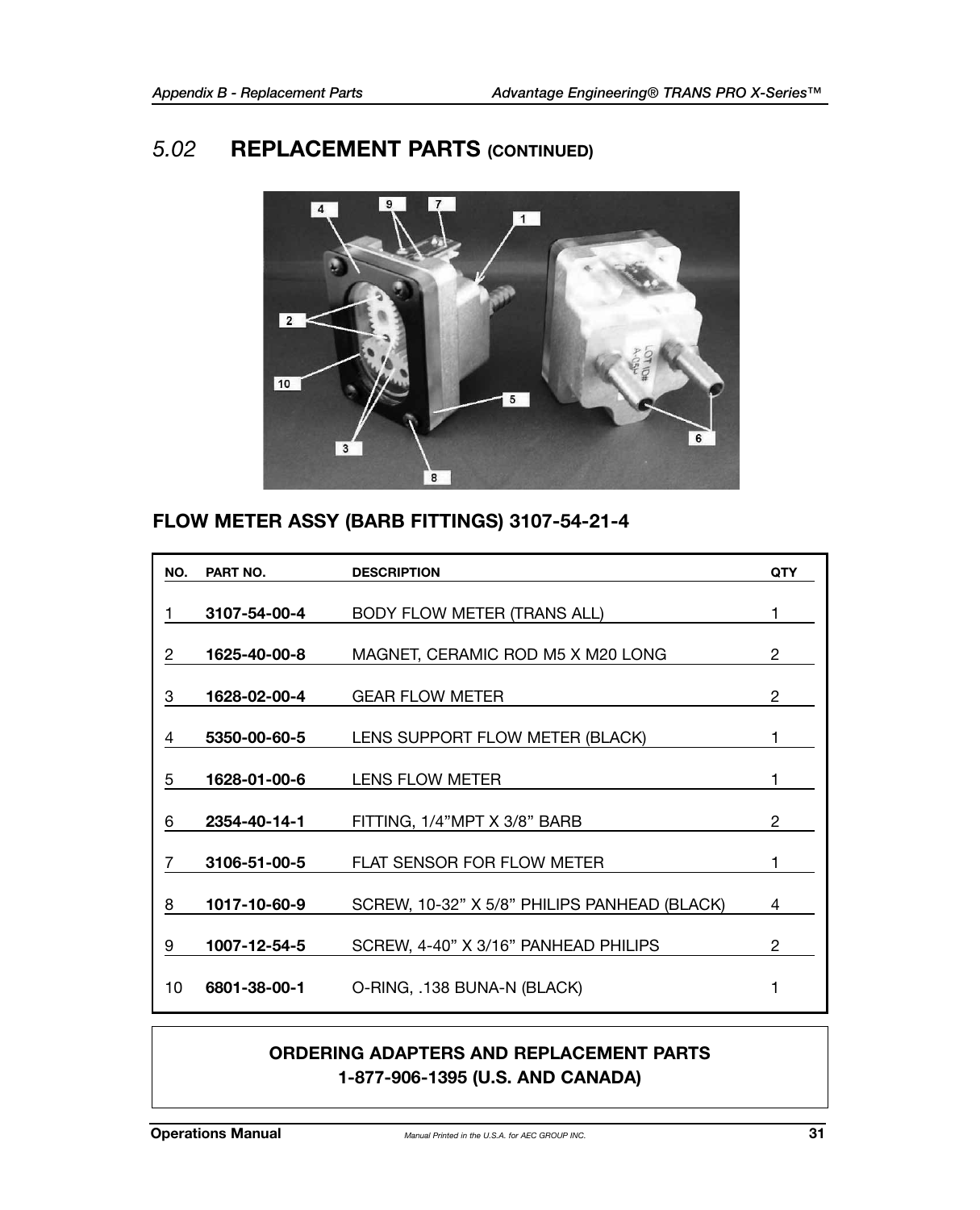## **APPENDIX C - MAINTENANCE**



- **Frequently inspect and clean any tools used, and lubricate all non-sealed ratchet mechanisms with light oil.**
- **• The use of any other accessories not specified in this manual may create a hazard.**
- **Read, understand and follow Safety Instructions in the front pages of this manual and on product safety labels.**

#### *6.01* **MAINTENANCE PROCEDURES**

The following maintenance procedures should be performed on a routine basis:

- 1. Check the strainer frequently or after every 50 services.
- 2. Clean the exterior with a plastics cleaning agent or similar product to keep the cabinet looking new.
- 3. Check all hoses and wires for cuts or frays.

The unit is now ready for the next service.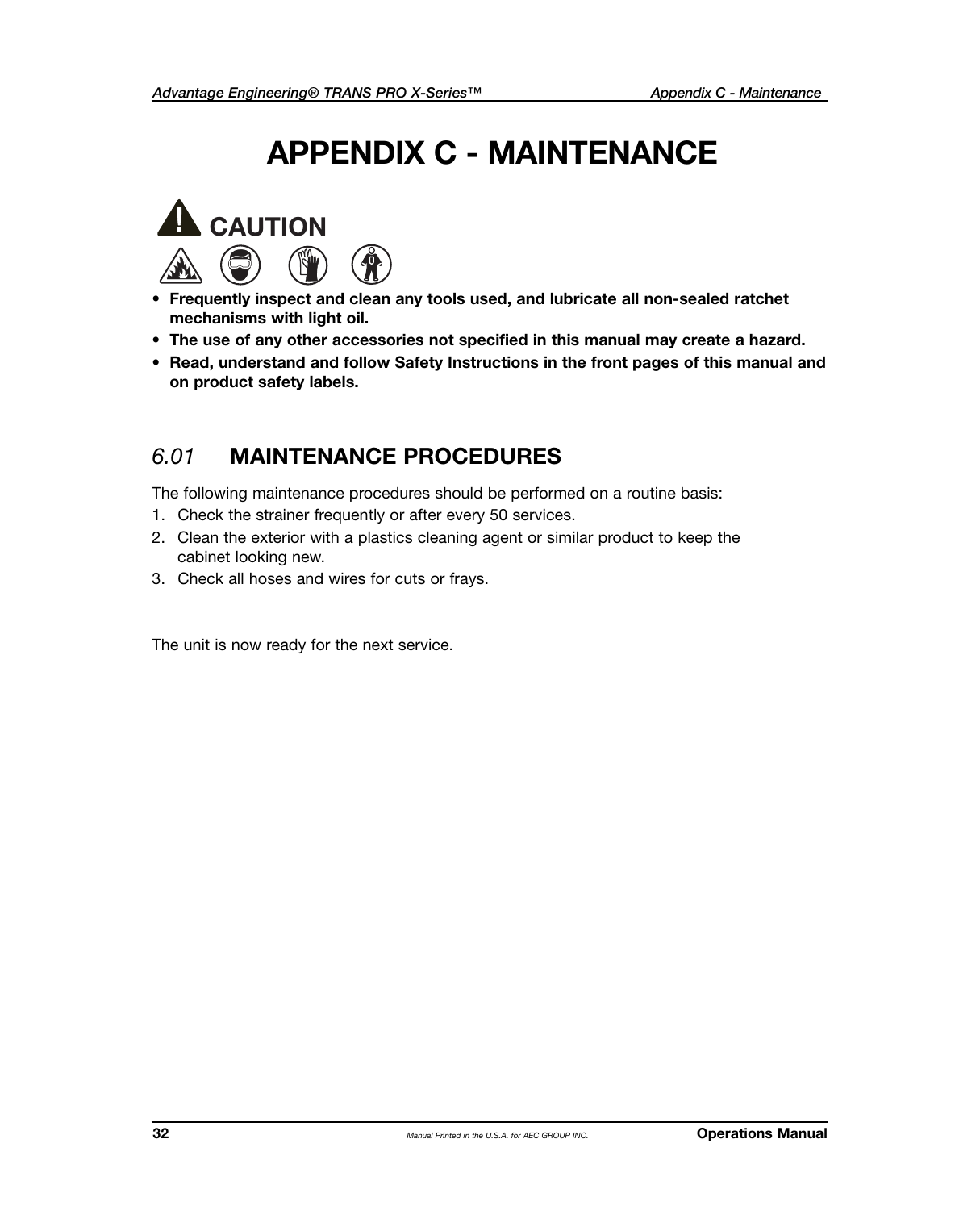## **LIMITED ONE (1) YEAR WARRANTY** TRANS PRO X-SERIES

AEC GROUP INC. warrants only to the original Purchaser that under normal use, care and service, the Equipment (except as otherwise provided herein) shall be free from defects in material and workmanship for one year from the date of original invoice. External hoses, remote control modules, adapters and all other attachments, supplies and consumables (except as otherwise provided herein) are warranted for 90 calendar days from the date of original invoice. Filter elements are not warranted.

SELLER'S OBLIGATIONS UNDER THIS WARRANTY ARE LIMITED SOLELY TO THE REPAIR OR, AT SELLER'S OPTION, REPLACEMENT OF EQUIPMENT OR PARTS WHICH TO SELLER'S SATISFACTION ARE DETERMINED TO BE DEFECTIVE AND WHICH ARE NECESSARY, IN SELLER'S JUDGEMENT, TO RETURN THE EQUIPMENT TO GOOD OPERATING CONDITION. NO OTHER WARRANTIES EXPRESS OR IMPLIED OR STATUTORY, INCLUDING WITHOUT LIMITATION ANY IMPLIED WARRANTY OF MERCHANTABILITY OR FITNESS FOR A PARTICULAR PURPOSE, SHALL APPLY AND ALL SUCH WARRANTIES ARE HEREBY EXPRESSLY DISCLAIMED.

This warranty does not cover (and separate charges for parts, labor and related expenses shall apply to) any damage to, malfunctioning, inoperability or improper operation of the Equipment caused by, resulting from or attributable to (A) abuse, misuse or tampering; (B) alteration, modification or adjustment of the Equipment by anyone other than Seller's authorized representatives; (D) improper or negligent use, application, operation, care, cleaning, storage or handling; (E) fire, water, wind, lightning or other natural causes; (F) adverse environmental conditions, including, without limitation, excessive heat, moisture, corrosive elements, or dust or other air contaminants, radio frequency interference, electric power failure, power line voltages beyond those specified for the equipment, unusual physical, electrical or electromagnetic stress, and/or any other condition outside of Seller's environmental specifications; (G) use of the Equipment in combination or connection with other equipment, attachments, supplies or consumables not manufactured or supplied by Seller; or (H) failure to comply with any applicable federal, state or local regulation.

Repairs or replacements qualifying under this Warranty will be performed on regular business days during Seller's normal working hours within a reasonable time following Purchaser's request. All requests for Warranty service must be made during the stated Warranty period. This warranty is non-transferable.